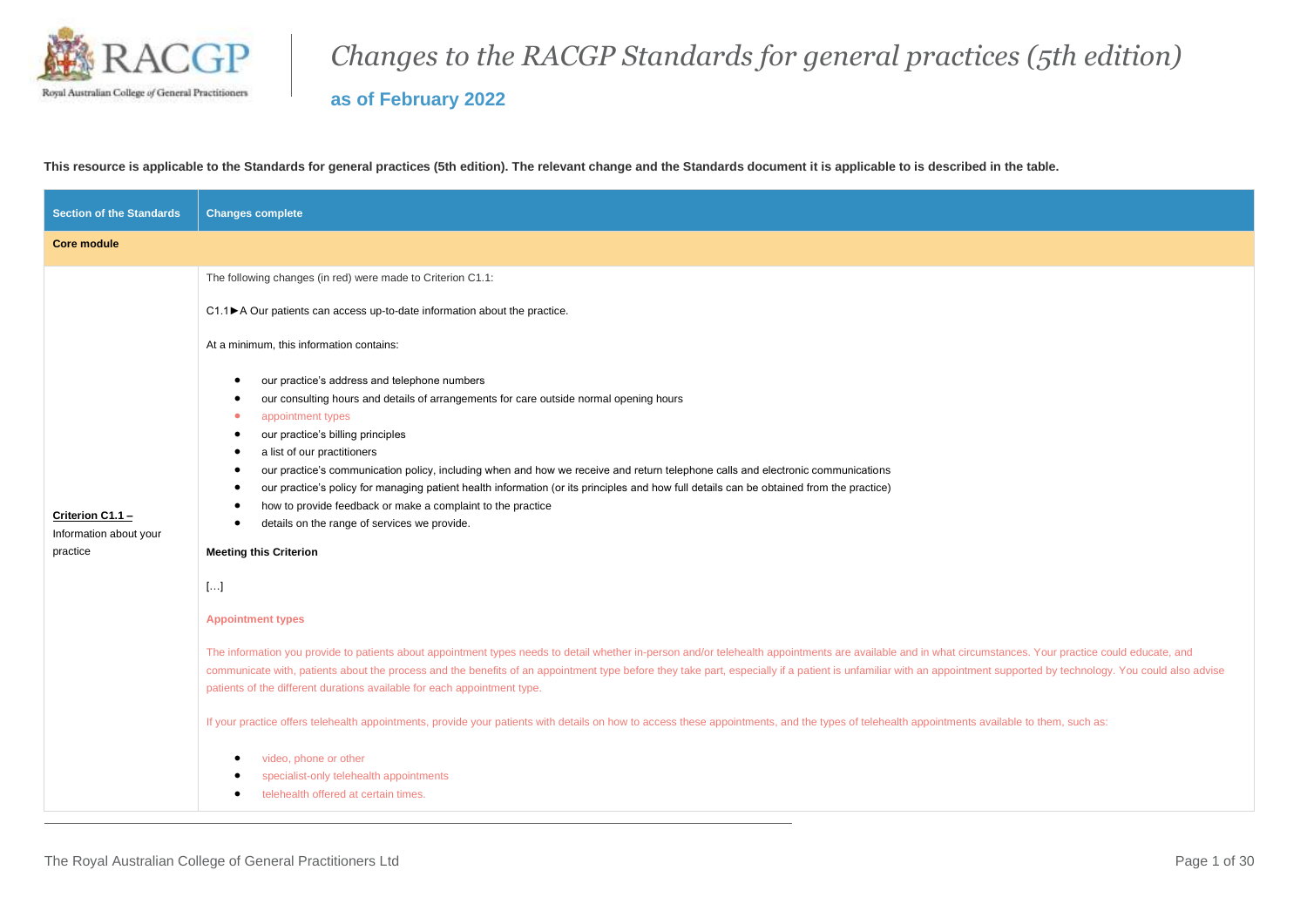| <b>Section of the Standards</b>    | <b>Changes complete</b>                                                                                                                                                                                                                                                                                                                                                                                                                                                                                                                                                                                                                                                                                                                                                                                                                                                                                                                                                                                                                                                                                                                                                                                                                                                                                                                                     |
|------------------------------------|-------------------------------------------------------------------------------------------------------------------------------------------------------------------------------------------------------------------------------------------------------------------------------------------------------------------------------------------------------------------------------------------------------------------------------------------------------------------------------------------------------------------------------------------------------------------------------------------------------------------------------------------------------------------------------------------------------------------------------------------------------------------------------------------------------------------------------------------------------------------------------------------------------------------------------------------------------------------------------------------------------------------------------------------------------------------------------------------------------------------------------------------------------------------------------------------------------------------------------------------------------------------------------------------------------------------------------------------------------------|
|                                    | The following changes (in red) were made to Criterion C1.2:                                                                                                                                                                                                                                                                                                                                                                                                                                                                                                                                                                                                                                                                                                                                                                                                                                                                                                                                                                                                                                                                                                                                                                                                                                                                                                 |
|                                    | Criterion C1.2 - Telephone and electronic communications Communications                                                                                                                                                                                                                                                                                                                                                                                                                                                                                                                                                                                                                                                                                                                                                                                                                                                                                                                                                                                                                                                                                                                                                                                                                                                                                     |
|                                    | Indicator                                                                                                                                                                                                                                                                                                                                                                                                                                                                                                                                                                                                                                                                                                                                                                                                                                                                                                                                                                                                                                                                                                                                                                                                                                                                                                                                                   |
|                                    | C1.2►A Our practice manages telephone calls, telephone messages, and/or electronic messages communications from patients.                                                                                                                                                                                                                                                                                                                                                                                                                                                                                                                                                                                                                                                                                                                                                                                                                                                                                                                                                                                                                                                                                                                                                                                                                                   |
|                                    | <b>Meeting this Criterion</b>                                                                                                                                                                                                                                                                                                                                                                                                                                                                                                                                                                                                                                                                                                                                                                                                                                                                                                                                                                                                                                                                                                                                                                                                                                                                                                                               |
|                                    | $[]$                                                                                                                                                                                                                                                                                                                                                                                                                                                                                                                                                                                                                                                                                                                                                                                                                                                                                                                                                                                                                                                                                                                                                                                                                                                                                                                                                        |
|                                    | Communicating by electronic means                                                                                                                                                                                                                                                                                                                                                                                                                                                                                                                                                                                                                                                                                                                                                                                                                                                                                                                                                                                                                                                                                                                                                                                                                                                                                                                           |
|                                    | If you choose to communicate with patients electronically (eg by telehealth, email, secure messaging or text message), you must:                                                                                                                                                                                                                                                                                                                                                                                                                                                                                                                                                                                                                                                                                                                                                                                                                                                                                                                                                                                                                                                                                                                                                                                                                            |
| Criterion C1.2 -<br>Communications | adhere to the Australian Privacy Principles (APPs), the Privacy Act 1988 and any state-specific laws<br>clearly state what content the practice team can and cannot send using electronic communication (eg your practice might require that sensitive information only be communicated in person face to face by a<br>medical practitioner or other appropriate health professional, unless there are exceptional circumstances)<br>inform patients that there are risks associated with some methods of electronic communications and that their privacy and confidentiality may be compromised<br>obtain consent from the patient before sending health information to the patient electronically (consent is implied if the patient initiates electronic communication with the practice) or through technology to<br>undertake appointments<br>document in patient health record the outcome of your request for consent to communicate electronically<br>check that the information is correct and that you are sending it to the correct email address, phone number, or person, before sending the information<br>avoid sending information that promotes products and/or preventive healthcare, because some patients can interpret this as an advertisement.<br>$\bullet$<br>If you allow patients to contact the practice by email, inform them: |
|                                    | of how long they can expect to wait for a response<br>that they should not use email to contact the practice in an emergency.<br>$\bullet$                                                                                                                                                                                                                                                                                                                                                                                                                                                                                                                                                                                                                                                                                                                                                                                                                                                                                                                                                                                                                                                                                                                                                                                                                  |
|                                    | If you are unable to reach a patient for a telehealth appointment (eg the patient does not answer at their allocated appointment time, or there are technology issues that prevent connection), document any reasons the<br>communication failed in the patient health record. Your practice could establish a back-up plan (eg alternative mode of communication) for when communication failure occurs.                                                                                                                                                                                                                                                                                                                                                                                                                                                                                                                                                                                                                                                                                                                                                                                                                                                                                                                                                   |
|                                    | $[]$                                                                                                                                                                                                                                                                                                                                                                                                                                                                                                                                                                                                                                                                                                                                                                                                                                                                                                                                                                                                                                                                                                                                                                                                                                                                                                                                                        |
|                                    | Communicating with patients with special communication needs                                                                                                                                                                                                                                                                                                                                                                                                                                                                                                                                                                                                                                                                                                                                                                                                                                                                                                                                                                                                                                                                                                                                                                                                                                                                                                |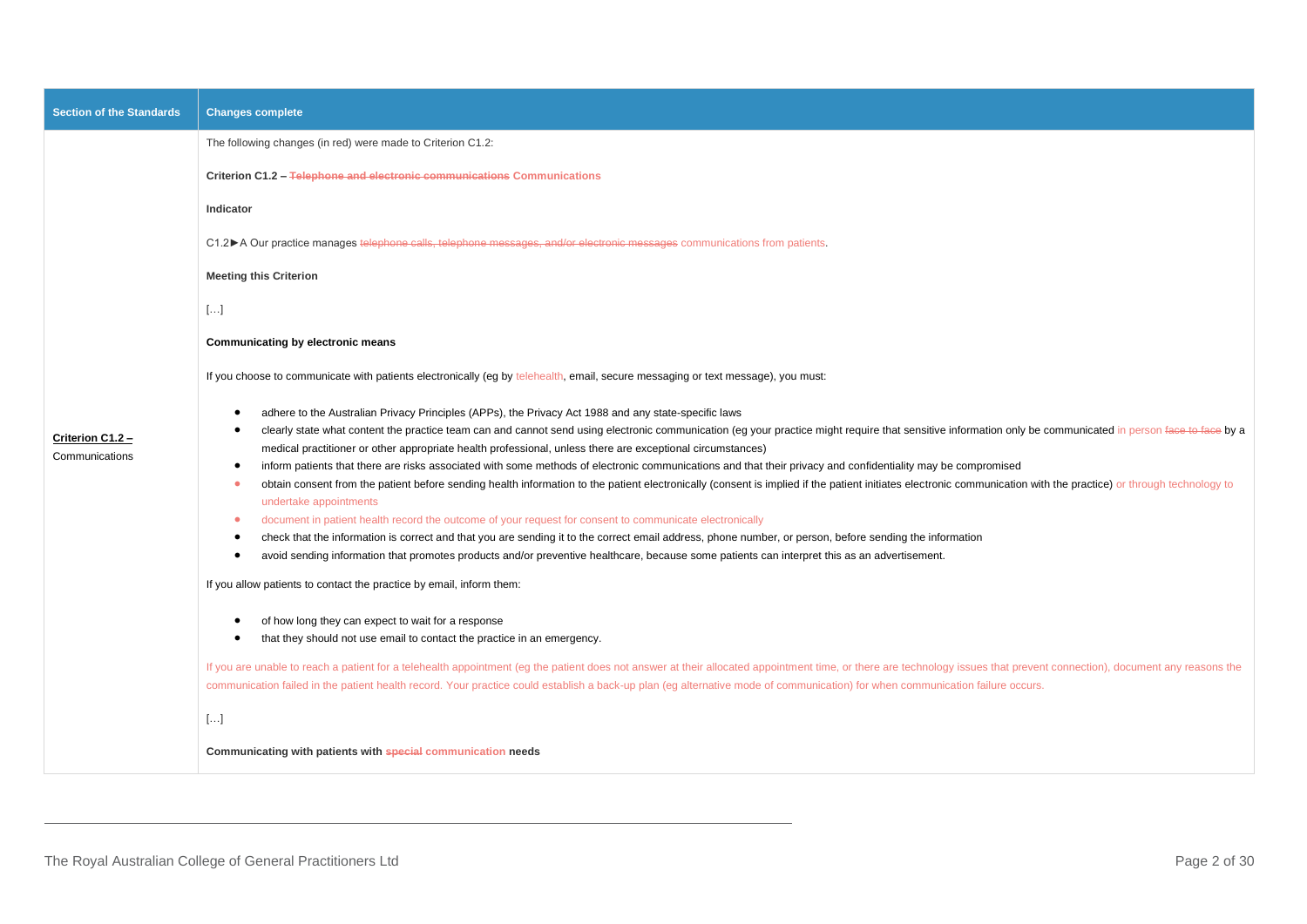| <b>Section of the Standards</b> | <b>Changes complete</b>                                                                                                                                                                                                                                                                                                                                   |
|---------------------------------|-----------------------------------------------------------------------------------------------------------------------------------------------------------------------------------------------------------------------------------------------------------------------------------------------------------------------------------------------------------|
|                                 | If patients (eg patients from culturally and linguistic diverse backgrounds or those with disability a communication impairment and those not fluent in English) need to use other forms of communication, consider using<br>the services that are available, such as:                                                                                    |
|                                 | the National Relay Service (NRS) for patients who are deaf (www.relayservice.com.au)<br>the Translation and Interpreter Service (TIS National) for patients from culturally and linguistic diverse backgrounds patients from a non-English speaking background (www.tisnational.gov.au).                                                                  |
|                                 | Communication during a crisis, emergency and disaster                                                                                                                                                                                                                                                                                                     |
|                                 | During a crisis, emergency or disaster, the volume of incoming telephone or electronic communication might increase. It is important that your practice, as part of your emergency response plan, develop and maintain<br>a communication policy to appropriately triage and manage communication to patients and clinical team members during this time. |
|                                 | $[\ldots]$                                                                                                                                                                                                                                                                                                                                                |
|                                 | <b>Meeting each Indicator</b>                                                                                                                                                                                                                                                                                                                             |
|                                 | C1.2▶ A Our practice manages communications from patients.                                                                                                                                                                                                                                                                                                |
|                                 | You must:                                                                                                                                                                                                                                                                                                                                                 |
|                                 | use three approved forms of identification for identifying patients over the phone, so that information is given to the right person                                                                                                                                                                                                                      |
|                                 | document in each patient's health record when:<br>team members have attempted to contact (eg left a phone message) and or successfully contacted the patient                                                                                                                                                                                              |
|                                 | a patient contacts the practice, the reason for the contact, and the advice and information the patient was given.                                                                                                                                                                                                                                        |
|                                 | You could:                                                                                                                                                                                                                                                                                                                                                |
|                                 | have a recorded phone message (which may be an introductory message or 'on hold' message) that tells patients to call 000 if they have an emergency<br>have a policy, procedure or flow chart that shows how to manage messages from patients                                                                                                             |
|                                 | maintain a communication policy to manage and triage incoming communication during a crisis, emergency and disaster<br>۰                                                                                                                                                                                                                                  |
|                                 | demonstrate how your patients receive open, timely and appropriate communication about their health care during a crisis, emergency or disaster<br>۰                                                                                                                                                                                                      |
|                                 | document what information and advice the practice team can and cannot give to patients over the phone or electronically<br>$\bullet$                                                                                                                                                                                                                      |
|                                 | educate reception staff about which messages need to be transferred to the clinical team<br>$\bullet$<br>have an appointment system that includes time for the clinical team to return messages to patients<br>٠                                                                                                                                          |
|                                 | have an automatic email response (if your email system allows it) that includes the practice's telephone number and when the sender can expect to receive a reply                                                                                                                                                                                         |
|                                 | establish a process so that patients are advised of the practice's policy for checking, responding to, and sending emails                                                                                                                                                                                                                                 |
|                                 | establish a back-up plan for when communication failure occurs (eg an alternative mode of communication if a telehealth appointment does not connect).<br>٠                                                                                                                                                                                               |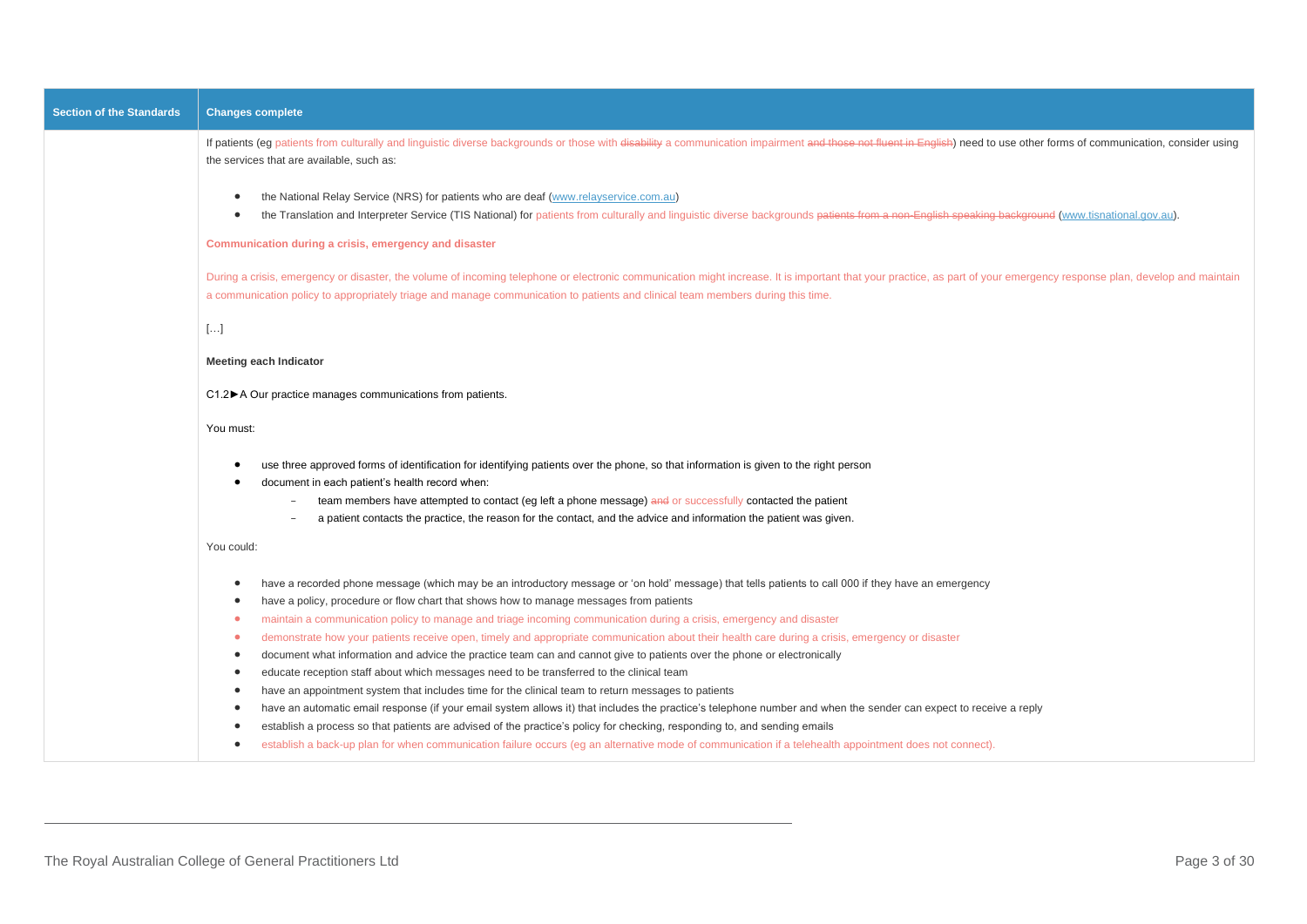| <b>Section of the Standards</b>                                     | <b>Changes complete</b>                                                                                                                                                                                                                                                                                                                                                                                                                                                                                                                                                                                                                                                                                                                                                                                                                                                                                                                                                                                                                                                                                                                                                                                                                                                                                                                                                                                                                                                                                                                                                                                                                                                                                                                                                                                                                                                                                                                                                                                                                                                                                                                                                                                                                                                                               |
|---------------------------------------------------------------------|-------------------------------------------------------------------------------------------------------------------------------------------------------------------------------------------------------------------------------------------------------------------------------------------------------------------------------------------------------------------------------------------------------------------------------------------------------------------------------------------------------------------------------------------------------------------------------------------------------------------------------------------------------------------------------------------------------------------------------------------------------------------------------------------------------------------------------------------------------------------------------------------------------------------------------------------------------------------------------------------------------------------------------------------------------------------------------------------------------------------------------------------------------------------------------------------------------------------------------------------------------------------------------------------------------------------------------------------------------------------------------------------------------------------------------------------------------------------------------------------------------------------------------------------------------------------------------------------------------------------------------------------------------------------------------------------------------------------------------------------------------------------------------------------------------------------------------------------------------------------------------------------------------------------------------------------------------------------------------------------------------------------------------------------------------------------------------------------------------------------------------------------------------------------------------------------------------------------------------------------------------------------------------------------------------|
|                                                                     | The following changes (in red) were made to Criterion C1.4:                                                                                                                                                                                                                                                                                                                                                                                                                                                                                                                                                                                                                                                                                                                                                                                                                                                                                                                                                                                                                                                                                                                                                                                                                                                                                                                                                                                                                                                                                                                                                                                                                                                                                                                                                                                                                                                                                                                                                                                                                                                                                                                                                                                                                                           |
|                                                                     | Indicators                                                                                                                                                                                                                                                                                                                                                                                                                                                                                                                                                                                                                                                                                                                                                                                                                                                                                                                                                                                                                                                                                                                                                                                                                                                                                                                                                                                                                                                                                                                                                                                                                                                                                                                                                                                                                                                                                                                                                                                                                                                                                                                                                                                                                                                                                            |
|                                                                     | C1.4▶ A Our practice endeavours to use an interpreter with patients who do not speak the primary language of our practice team.                                                                                                                                                                                                                                                                                                                                                                                                                                                                                                                                                                                                                                                                                                                                                                                                                                                                                                                                                                                                                                                                                                                                                                                                                                                                                                                                                                                                                                                                                                                                                                                                                                                                                                                                                                                                                                                                                                                                                                                                                                                                                                                                                                       |
|                                                                     | C1.4▶B Our practice endeavours to employ communication strategies to engage with patients who have difficulty accessing the service due to a communication impairment. Our practice endeavours to use<br>appropriate communication services to communicate with patients who have a communication impairment.                                                                                                                                                                                                                                                                                                                                                                                                                                                                                                                                                                                                                                                                                                                                                                                                                                                                                                                                                                                                                                                                                                                                                                                                                                                                                                                                                                                                                                                                                                                                                                                                                                                                                                                                                                                                                                                                                                                                                                                         |
|                                                                     | C1.4C Our patients can access resources that are culturally appropriate, translated, and/or in plain English.                                                                                                                                                                                                                                                                                                                                                                                                                                                                                                                                                                                                                                                                                                                                                                                                                                                                                                                                                                                                                                                                                                                                                                                                                                                                                                                                                                                                                                                                                                                                                                                                                                                                                                                                                                                                                                                                                                                                                                                                                                                                                                                                                                                         |
|                                                                     | <b>Meeting this Criterion</b>                                                                                                                                                                                                                                                                                                                                                                                                                                                                                                                                                                                                                                                                                                                                                                                                                                                                                                                                                                                                                                                                                                                                                                                                                                                                                                                                                                                                                                                                                                                                                                                                                                                                                                                                                                                                                                                                                                                                                                                                                                                                                                                                                                                                                                                                         |
|                                                                     | Communication with patients who do not speak the primary language of our practice team                                                                                                                                                                                                                                                                                                                                                                                                                                                                                                                                                                                                                                                                                                                                                                                                                                                                                                                                                                                                                                                                                                                                                                                                                                                                                                                                                                                                                                                                                                                                                                                                                                                                                                                                                                                                                                                                                                                                                                                                                                                                                                                                                                                                                |
|                                                                     | Unless specifically requested by the patient, avoid using a family member or friend of the patient as an interpreter because:                                                                                                                                                                                                                                                                                                                                                                                                                                                                                                                                                                                                                                                                                                                                                                                                                                                                                                                                                                                                                                                                                                                                                                                                                                                                                                                                                                                                                                                                                                                                                                                                                                                                                                                                                                                                                                                                                                                                                                                                                                                                                                                                                                         |
| Criterion C1.4 -<br>Interpreter and other<br>communication services | information about the patient's diagnosis may not be translated effectively, which might result in harm to the patient (eg there have been instances where regulatory action has occurred, and allegations<br>have made of patient harm due to inappropriate use of family members being used, rather than a qualified interpreter complaint was made to the Medical Board of Australia that alleged that a patient had<br>died because the practitioner used the patient's daughter to translate instead of using an interpreter) <sup>5</sup><br>it may impose unreasonable responsibility and stress on the selected individuals, particularly if they are young or a very close relative (eg a child)<br>$\bullet$<br>it might upset the friendship dynamics and family relationships. <sup>6</sup><br>$\bullet$<br>Appropriately qualified medical interpreters are the preferred choice. Private medical practitioners (defined as GPs and medical specialists) providing services eligible for Medicare rebates can access interpreters free<br>of charge, as can reception staff who need to arrange appointments and provide results of medical tests. This free service is available through TIS National. More information is available at www.tisnational.gov.au<br>Consider developing a policy that explains how the practice team can communicate with patients who have low or no English proficiency. The policy could include:<br>how to identify that a patient requires an interpreter or communication service (eg placing a specific flag in the patient's health record)<br>how to use the practice's telephones when using interpreting services (eg setting up a three-way conversation or using speaker phones)<br>displaying the national interpreter symbol in the reception area where patients can easily see it<br>what information (such as the need for an interpreter, the patient's preferred language, and gender and cultural sensitivities) is to be recorded in a patient's health record and referral letters<br>training the practice team in using interpreters.<br>$\bullet$<br>Although Aboriginal and Torres Strait Islander peoples may appear comfortable with English, they may still benefit from being offered an appropriate interpreting service. |
|                                                                     | <b>Patient refusal of interpreter</b>                                                                                                                                                                                                                                                                                                                                                                                                                                                                                                                                                                                                                                                                                                                                                                                                                                                                                                                                                                                                                                                                                                                                                                                                                                                                                                                                                                                                                                                                                                                                                                                                                                                                                                                                                                                                                                                                                                                                                                                                                                                                                                                                                                                                                                                                 |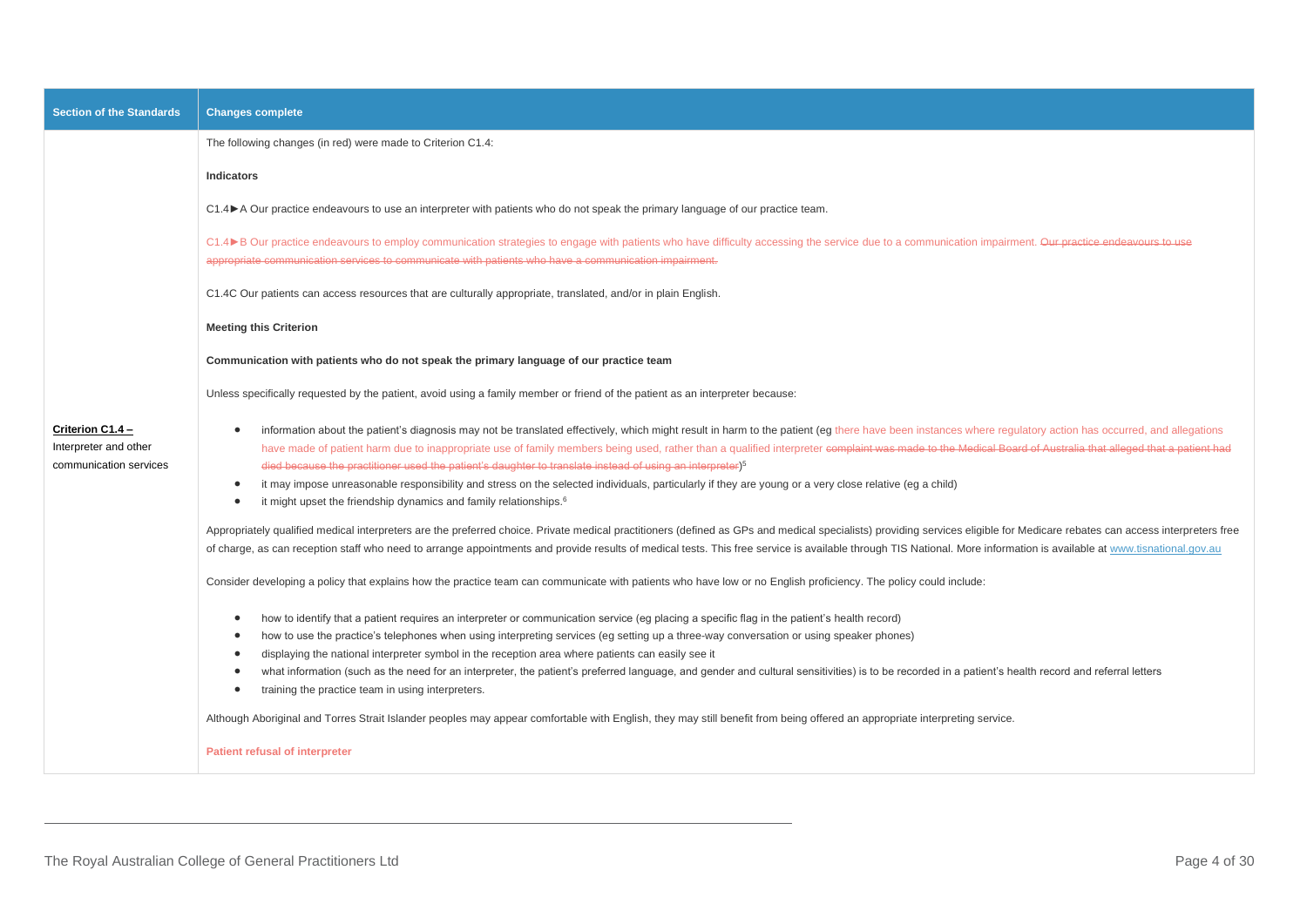| <b>Section of the Standards</b> | <b>Changes complete</b>                                                                                                                                                                                                                                                                                                                                                                                                                                                                                                                                                                                                                                                                                                                                                                                                                                   |
|---------------------------------|-----------------------------------------------------------------------------------------------------------------------------------------------------------------------------------------------------------------------------------------------------------------------------------------------------------------------------------------------------------------------------------------------------------------------------------------------------------------------------------------------------------------------------------------------------------------------------------------------------------------------------------------------------------------------------------------------------------------------------------------------------------------------------------------------------------------------------------------------------------|
|                                 | There are potential risks when treating patients who decline to use an interpreter. This is particularly problematic when there is a possibility of a detrimental outcome if specific information is not communicated<br>correctly to the patient.                                                                                                                                                                                                                                                                                                                                                                                                                                                                                                                                                                                                        |
|                                 | If a clinician decides an interpreter is needed, and one is available and offered to, but declined by, the patient, you could manage any associated risks by recording that the patient declined an interpreter in the<br>patient's health record.                                                                                                                                                                                                                                                                                                                                                                                                                                                                                                                                                                                                        |
|                                 | More information regarding informed patient decisions is available at Criterion C1.3 – Informed patient decisions.                                                                                                                                                                                                                                                                                                                                                                                                                                                                                                                                                                                                                                                                                                                                        |
|                                 | More information regarding respectful and culturally appropriate care is available at Criterion C2.1 – Respectful and culturally appropriate care.                                                                                                                                                                                                                                                                                                                                                                                                                                                                                                                                                                                                                                                                                                        |
|                                 | Using an interpreting service - Telehealth                                                                                                                                                                                                                                                                                                                                                                                                                                                                                                                                                                                                                                                                                                                                                                                                                |
|                                 | In cases where an interpreter is required, ensure that the interpreter can be effectively connected to your telehealth platform when they cannot be present in person. Engage a qualified medical interpreter if possible.                                                                                                                                                                                                                                                                                                                                                                                                                                                                                                                                                                                                                                |
|                                 | Communication with patients who have a communication impairment                                                                                                                                                                                                                                                                                                                                                                                                                                                                                                                                                                                                                                                                                                                                                                                           |
|                                 | The practice team must consider the needs of patients who need assistance with communication due to hearing, speech or vision impairment, disability, or cognitive impairment.                                                                                                                                                                                                                                                                                                                                                                                                                                                                                                                                                                                                                                                                            |
|                                 | The practice team could consider the following when communicating with a patient with a communication impairment: <sup>7</sup>                                                                                                                                                                                                                                                                                                                                                                                                                                                                                                                                                                                                                                                                                                                            |
|                                 | Ask the person about the best way to communicate if you are unsure<br>$\bullet$<br>Speak directly to the patient, even if they are accompanied by someone without disability<br>Confirm that you have understood the reason for their visit, their symptoms and other issues, and confirm that the patient has understood the information you have given them<br>Your practice needs to know how to access the National Relay Service (NRS) for patients who are deaf or have a hearing or speech impairment. More information is available at www.relayservice.com.au<br>$\bullet$<br>Further information about how your practice can communicate with patients who have communication impairments is available at Communication Rights Australia (www.communicationrights.org.au) and at<br>$\bullet$<br>Novita Children's Services (www.novita.org.au) |
|                                 | $[\ldots]$                                                                                                                                                                                                                                                                                                                                                                                                                                                                                                                                                                                                                                                                                                                                                                                                                                                |
|                                 | <b>Meeting each Indicator</b>                                                                                                                                                                                                                                                                                                                                                                                                                                                                                                                                                                                                                                                                                                                                                                                                                             |
|                                 | $[\ldots]$                                                                                                                                                                                                                                                                                                                                                                                                                                                                                                                                                                                                                                                                                                                                                                                                                                                |
|                                 | C1.4▶B Our practice endeavours to employ communication strategies to engage with patients who have difficulty accessing the service due to a communication impairment. Our practice endeavours to use<br>appropriate communication services to communicate with patients who have a communication impairment.                                                                                                                                                                                                                                                                                                                                                                                                                                                                                                                                             |
|                                 | You must:                                                                                                                                                                                                                                                                                                                                                                                                                                                                                                                                                                                                                                                                                                                                                                                                                                                 |
|                                 | provide evidence that appropriate communication services are used to communicate with patients who have a communication impairment<br>$\bullet$                                                                                                                                                                                                                                                                                                                                                                                                                                                                                                                                                                                                                                                                                                           |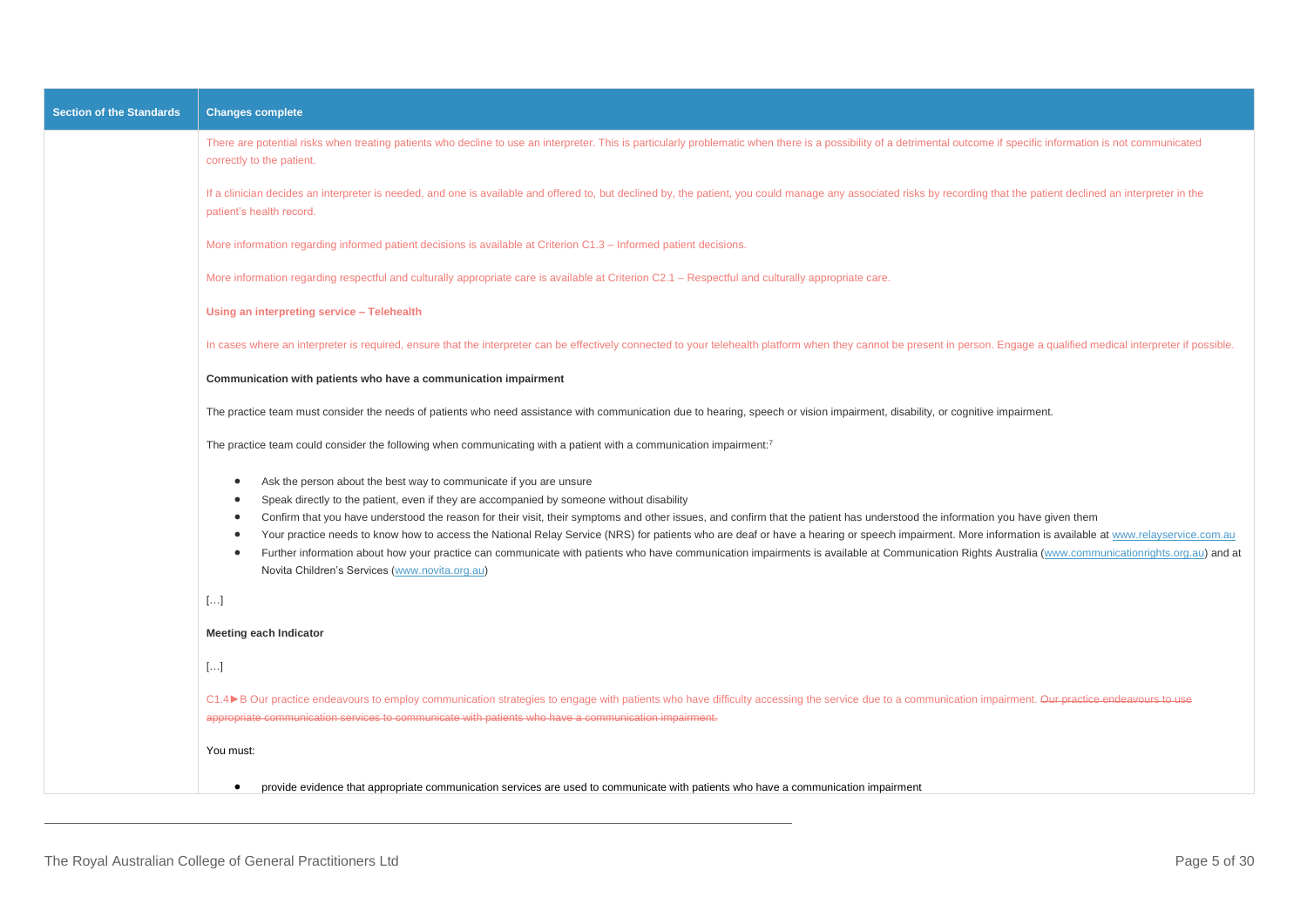| <b>Section of the Standards</b>                                   | <b>Changes complete</b>                                                                                                                                                                                                                                                                                                                                                                                                                             |
|-------------------------------------------------------------------|-----------------------------------------------------------------------------------------------------------------------------------------------------------------------------------------------------------------------------------------------------------------------------------------------------------------------------------------------------------------------------------------------------------------------------------------------------|
|                                                                   | enter in the patient's health record details of any communication services used.<br>$\bullet$                                                                                                                                                                                                                                                                                                                                                       |
|                                                                   | You could:                                                                                                                                                                                                                                                                                                                                                                                                                                          |
|                                                                   | educate practice team members so they know how to contact and use services, such as Auslan interpreting services for patients who are hearing impaired<br>develop a policy for how communication impairment is managed for a telehealth consultation.                                                                                                                                                                                               |
|                                                                   | The following change (in red) was made to Indicator C1.5 ▶ A:                                                                                                                                                                                                                                                                                                                                                                                       |
| Criterion C1.5 -<br>Costs associated with care                    | <b>Indicators</b>                                                                                                                                                                                                                                                                                                                                                                                                                                   |
| initiated by the practice                                         | C1.5 ► A Our patients are informed about out-of-pocket costs for healthcare they receive at from our practice.                                                                                                                                                                                                                                                                                                                                      |
|                                                                   | The following changes (in red) were made to Criterion C2.1▶A:                                                                                                                                                                                                                                                                                                                                                                                       |
|                                                                   | Indicator                                                                                                                                                                                                                                                                                                                                                                                                                                           |
|                                                                   | C2.1▶A Our practice, in providing patient healthcare, considers and respects patients' rights, identity, body diversity, beliefs, and their religious and cultural backgrounds.                                                                                                                                                                                                                                                                     |
|                                                                   | $[\ldots]$                                                                                                                                                                                                                                                                                                                                                                                                                                          |
|                                                                   | Why this is important                                                                                                                                                                                                                                                                                                                                                                                                                               |
|                                                                   | Patients' rights                                                                                                                                                                                                                                                                                                                                                                                                                                    |
| Criterion C2.1 -<br>Respectful and culturally<br>appropriate care | Patients have the right to respectful care that considers and respects their identity, body diversity, religion and cultural beliefs, displays an acceptance of diversity and promotes their dignity, privacy and safety.<br>Respect for a patient means that care is available to anyone without bias or influence of one's own personal beliefs, and extends to recording, storing, using and disclosing health and other information about them. |
|                                                                   | You need to understand the demographics and cultural backgrounds of your patient population so that you can provide the most appropriate care. When clinical team members ask patients about their cultural identity<br>and beliefs in order to update the patient's details, it is beneficial to explain that this helps the practice to provide culturally sensitive care.                                                                        |
|                                                                   | All members of the practice team need to have interpersonal skills that allow them to successfully interact with patients and colleagues.                                                                                                                                                                                                                                                                                                           |
|                                                                   | Be mindful that when dealing with patients, the practice team must also comply with Commonwealth and any relevant state or territory anti-discrimination laws.                                                                                                                                                                                                                                                                                      |
|                                                                   | <b>Meeting each Indicator</b>                                                                                                                                                                                                                                                                                                                                                                                                                       |
|                                                                   | C2.1▶A Our practice, in providing patient healthcare, considers and respects patients' rights, identity, body diversity, beliefs, and their religious and cultural backgrounds.                                                                                                                                                                                                                                                                     |
|                                                                   | You must:                                                                                                                                                                                                                                                                                                                                                                                                                                           |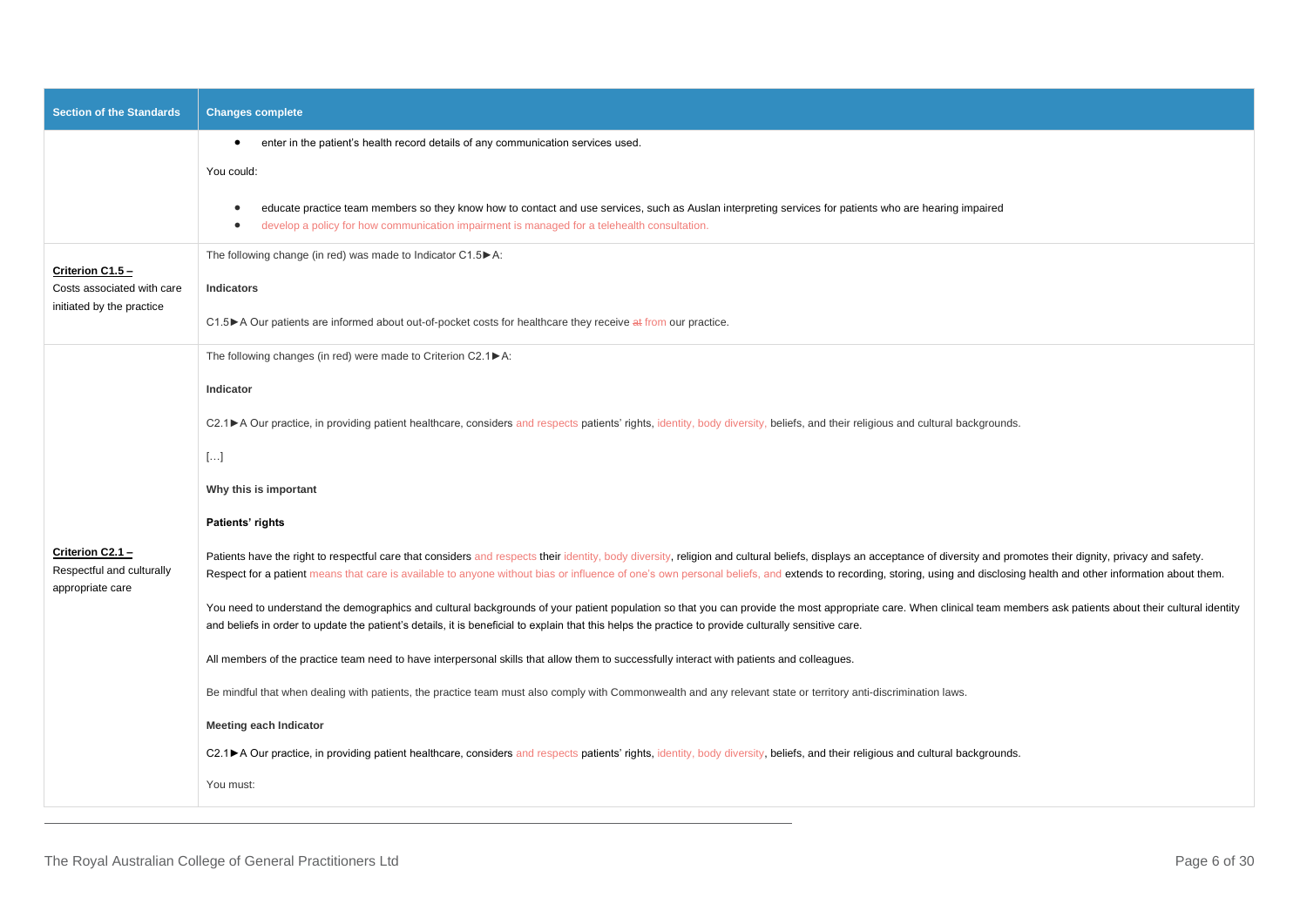| <b>Section of the Standards</b>               | <b>Changes complete</b>                                                                                                                                                                                                                                                         |
|-----------------------------------------------|---------------------------------------------------------------------------------------------------------------------------------------------------------------------------------------------------------------------------------------------------------------------------------|
|                                               | demonstrate that you have considered and respect patients' rights, identity, body diversity, beliefs, and religious and cultural backgrounds when providing healthcare.<br>$\bullet$                                                                                            |
|                                               | You could:                                                                                                                                                                                                                                                                      |
|                                               | maintain a cultural safety policy for the practice team and patients so that your practice team knows they are required to provide care that is respectful of a person's culture and beliefs, and that is free from<br>$\bullet$<br>discrimination                              |
|                                               | provide appropriate training and education so that the practice team knows how to help patients feel culturally safe in the service<br>$\bullet$                                                                                                                                |
|                                               | maintain a policy about patients' rights and responsibilities<br>$\bullet$                                                                                                                                                                                                      |
|                                               | maintain a policy about the ceasing of a patient's care<br>$\bullet$                                                                                                                                                                                                            |
|                                               | maintain policies and processes about patient health records<br>$\bullet$                                                                                                                                                                                                       |
|                                               | maintain an anti-discrimination policy<br>$\bullet$                                                                                                                                                                                                                             |
|                                               | provide access to cultural awareness and cultural safety training for the practice team and keep records of the training in the practice's training register<br>maintain a policy of acknowledging, recording and implementing the names and pronouns used by each patient<br>٠ |
|                                               | demonstrate that patients' assigned sex at birth, variations of sex characteristics (intersex status) and gender are recorded separately in your clinical software<br>٠                                                                                                         |
|                                               | meet a patient's request for a practitioner they feel comfortable with of a specific gender, if possible                                                                                                                                                                        |
|                                               | have separate sections of the waiting room for male and female patients, if possible and culturally appropriate for your patient population                                                                                                                                     |
|                                               | hold meetings for the clinical team to discuss and identify the unique health needs of lesbian, gay, bisexual, transgender, queer, intersex and asexual (LGBTQIA+) patients and those of other gender and                                                                       |
|                                               | sexual diversities lesbian, gay, bisexual, transgender, queer, intersex and asexual (LGBTQIA) patients                                                                                                                                                                          |
|                                               | use a clinical audit tool to identify cultural groups in your population<br>$\bullet$                                                                                                                                                                                           |
|                                               | display signs acknowledging the traditional custodians of the land<br>$\bullet$                                                                                                                                                                                                 |
|                                               | display Aboriginal or Torres Strait Islander art and flags<br>$\bullet$                                                                                                                                                                                                         |
|                                               | display LGBTIQA+ symbols and/or flags<br>$\bullet$                                                                                                                                                                                                                              |
|                                               | display organisational cultural protocols within the office, waiting areas and consultation rooms                                                                                                                                                                               |
|                                               | provide resources appropriate to the health literacy and cultural needs of your patients.                                                                                                                                                                                       |
|                                               | The term 'special needs' was removed from the Standards.                                                                                                                                                                                                                        |
|                                               | The following change (in red) was made to Indicator C2.3▶A:                                                                                                                                                                                                                     |
| Criterion C2.3 -<br>Accessibility of services | C2.3 ► A Our patients with disabilities or special needs impairment can access our services.                                                                                                                                                                                    |
|                                               | This change was applied across the explanatory notes of Criterion C2.3 and elsewhere the term appears in the Standards.                                                                                                                                                         |
|                                               | The following changes (in red) were made to Criterion C2.3:                                                                                                                                                                                                                     |
|                                               | <b>Meeting each Indicator</b>                                                                                                                                                                                                                                                   |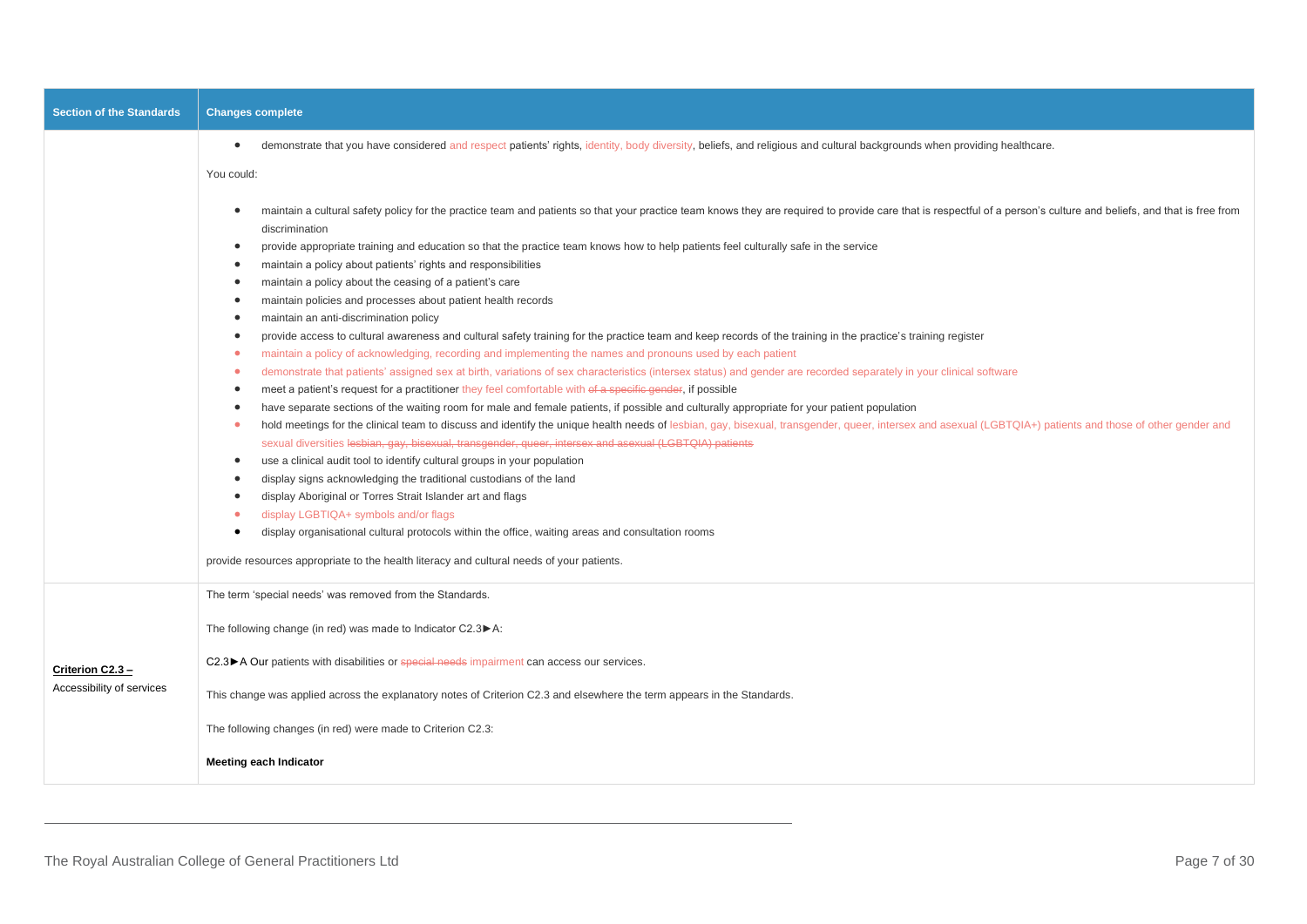| <b>Section of the Standards</b>             | <b>Changes complete</b>                                                                                                                                                                                                                                                                                                                                                                                                                                                                                                                                                                            |
|---------------------------------------------|----------------------------------------------------------------------------------------------------------------------------------------------------------------------------------------------------------------------------------------------------------------------------------------------------------------------------------------------------------------------------------------------------------------------------------------------------------------------------------------------------------------------------------------------------------------------------------------------------|
|                                             | C2.3▶ A Our patients with disabilities or special needs can access our services.                                                                                                                                                                                                                                                                                                                                                                                                                                                                                                                   |
|                                             | You must:                                                                                                                                                                                                                                                                                                                                                                                                                                                                                                                                                                                          |
|                                             | have physical infrastructure and processes that enable patients with disabilities or special needs to access your services<br>provide access to disability parking.                                                                                                                                                                                                                                                                                                                                                                                                                                |
|                                             | You could:                                                                                                                                                                                                                                                                                                                                                                                                                                                                                                                                                                                         |
|                                             | use pictures on signs to help patients with intellectual disability or visual impairment<br>$\bullet$<br>provide a transport service to help patients who cannot otherwise get to the practice<br>endeavour to make telehealth accessible to people with disabilities and special needs<br>$\bullet$<br>have software and technology available to assist patients with disability and special needs<br>$\bullet$<br>offer alternatives to practice visits, such as home visits and/or telehealth consultations, for patients who might not be physically able to attend the practice.<br>$\bullet$ |
|                                             | The following change (in red) was made to Criterion C3.1:                                                                                                                                                                                                                                                                                                                                                                                                                                                                                                                                          |
|                                             | <b>Meeting this Criterion</b>                                                                                                                                                                                                                                                                                                                                                                                                                                                                                                                                                                      |
| Criterion C3.1 -                            | $[\ldots]$                                                                                                                                                                                                                                                                                                                                                                                                                                                                                                                                                                                         |
| <b>Business operations</b><br>systems       | <b>Business risk management</b>                                                                                                                                                                                                                                                                                                                                                                                                                                                                                                                                                                    |
|                                             | $[\ldots]$                                                                                                                                                                                                                                                                                                                                                                                                                                                                                                                                                                                         |
|                                             | You could schedule regular risk management meetings and/or include risk management as a standing agenda item for team meetings so that identified risks are regularly reviewed, updated and minimised.                                                                                                                                                                                                                                                                                                                                                                                             |
|                                             | More information on emergency planning and preparation is located at Criterion C3.3 - Emergency response plan.                                                                                                                                                                                                                                                                                                                                                                                                                                                                                     |
|                                             | The following changes (in red) were made to Criterion C3.3:                                                                                                                                                                                                                                                                                                                                                                                                                                                                                                                                        |
|                                             | <b>Meeting this Criterion</b>                                                                                                                                                                                                                                                                                                                                                                                                                                                                                                                                                                      |
| Criterion C3.3 -<br>Emergency response plan | $[\ldots]$                                                                                                                                                                                                                                                                                                                                                                                                                                                                                                                                                                                         |
|                                             | The emergency response plan could contain:                                                                                                                                                                                                                                                                                                                                                                                                                                                                                                                                                         |
|                                             | information on how to communicate with patients and other services<br>contact details of all members of the practice team<br>contact details for response agencies and other health services<br>$\bullet$                                                                                                                                                                                                                                                                                                                                                                                          |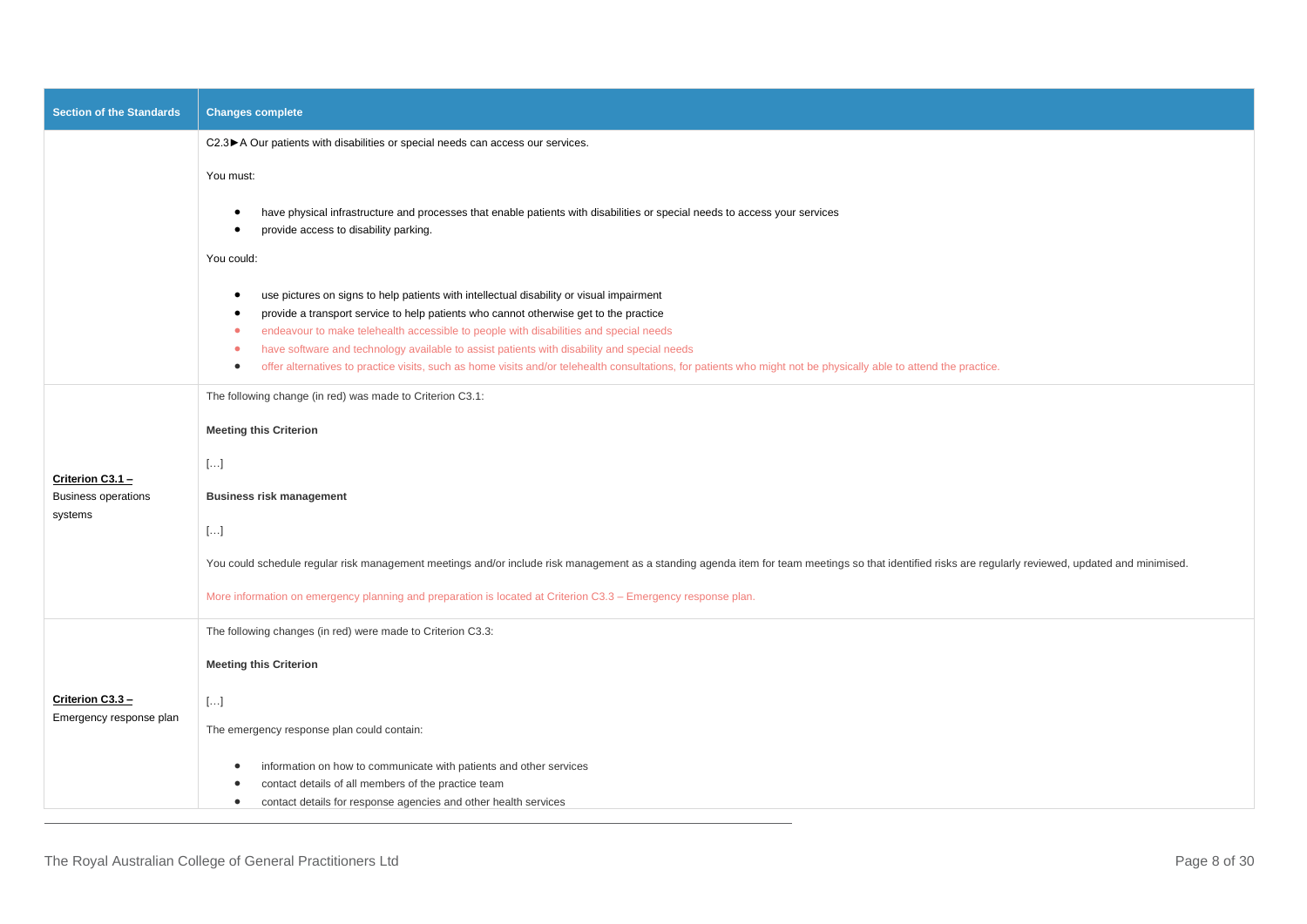| <b>Section of the Standards</b>                            | <b>Changes complete</b>                                                                                                                                                                                                                                                                                                                                                                                                                                                                                                                                                                                                                                                                                                                                                                                                                                                                                                                                                                                                                                                                                                                                                 |
|------------------------------------------------------------|-------------------------------------------------------------------------------------------------------------------------------------------------------------------------------------------------------------------------------------------------------------------------------------------------------------------------------------------------------------------------------------------------------------------------------------------------------------------------------------------------------------------------------------------------------------------------------------------------------------------------------------------------------------------------------------------------------------------------------------------------------------------------------------------------------------------------------------------------------------------------------------------------------------------------------------------------------------------------------------------------------------------------------------------------------------------------------------------------------------------------------------------------------------------------|
|                                                            | details about the practice such as accounts, service providers (eg insurers, lawyers, providers of telephone, internet and utilities) and insurance policy numbers<br>$\bullet$<br>information on how the practice will triage and run clinical sessions during an emergency<br>$\bullet$<br>details about where practice staff will work from in the case of an emergency<br>information on how the practice can provide telehealth services during an emergency, including the locations from which your practice will facilitate telehealth, as per the above item<br>$\bullet$<br>the practice's policy on infection control<br>$\bullet$<br>details of equipment needed to manage an emergency<br>$\bullet$<br>information on how to manage unplanned absenteeism of multiple practice team members (including succession planning)<br>٠<br>the practice's policy on the management of patients' health information in computer and paper-based systems.<br>٠<br>You must also have a recovery plan that details what the practice team could do to re-establish the practice's operations, when appropriate, if your practice needs to close due to an emergency. |
| Criterion C3.5 -<br>Work health and safety                 | The following change (in red) was made to Criterion C3.5:<br><b>Meeting this Criterion</b><br>$[]$<br>Health and wellbeing of your practice team<br>You can support the health and wellbeing of the practice team in many ways. For example:<br>regular breaks for practitioners during consulting time can reduce fatigue as well as enhance the quality of patient care. Fatigue and related factors (sometimes called 'human factors') are associated with<br>٠<br>increased risk of harm to patients<br>a plan for re-allocating patient appointments if a practitioner is unexpectedly absent from the practice can reduce the burden on the other practitioners<br>٠<br>making information about support services available to the practice team can help them identify and deal with pressures and stressors. This is particularly important in rural and remote areas and in small<br>$\bullet$<br>practices<br>provide flexible work arrangements to staff who might be impacted by a crisis, emergency or disaster, where possible.<br>$\bullet$                                                                                                              |
| Criterion C5.2 -<br>Clinical autonomy for<br>practitioners | The following change (in red) was made to Criterion C5.2:<br><b>Meeting this Indicator</b><br>Practitioners are free, within the parameters of evidence-based care and their credentials, to determine:<br>the appropriate clinical care for each patient<br>the specialists and other health professionals to whom they refer patients<br>$\bullet$<br>the pathology, diagnostic imaging, or other investigations they order, and the provider of these services<br>٠<br>the appointment type available for each consultation, including telehealth, when clinically appropriate<br>how and when to schedule follow-up appointments with each patient.<br>٠                                                                                                                                                                                                                                                                                                                                                                                                                                                                                                            |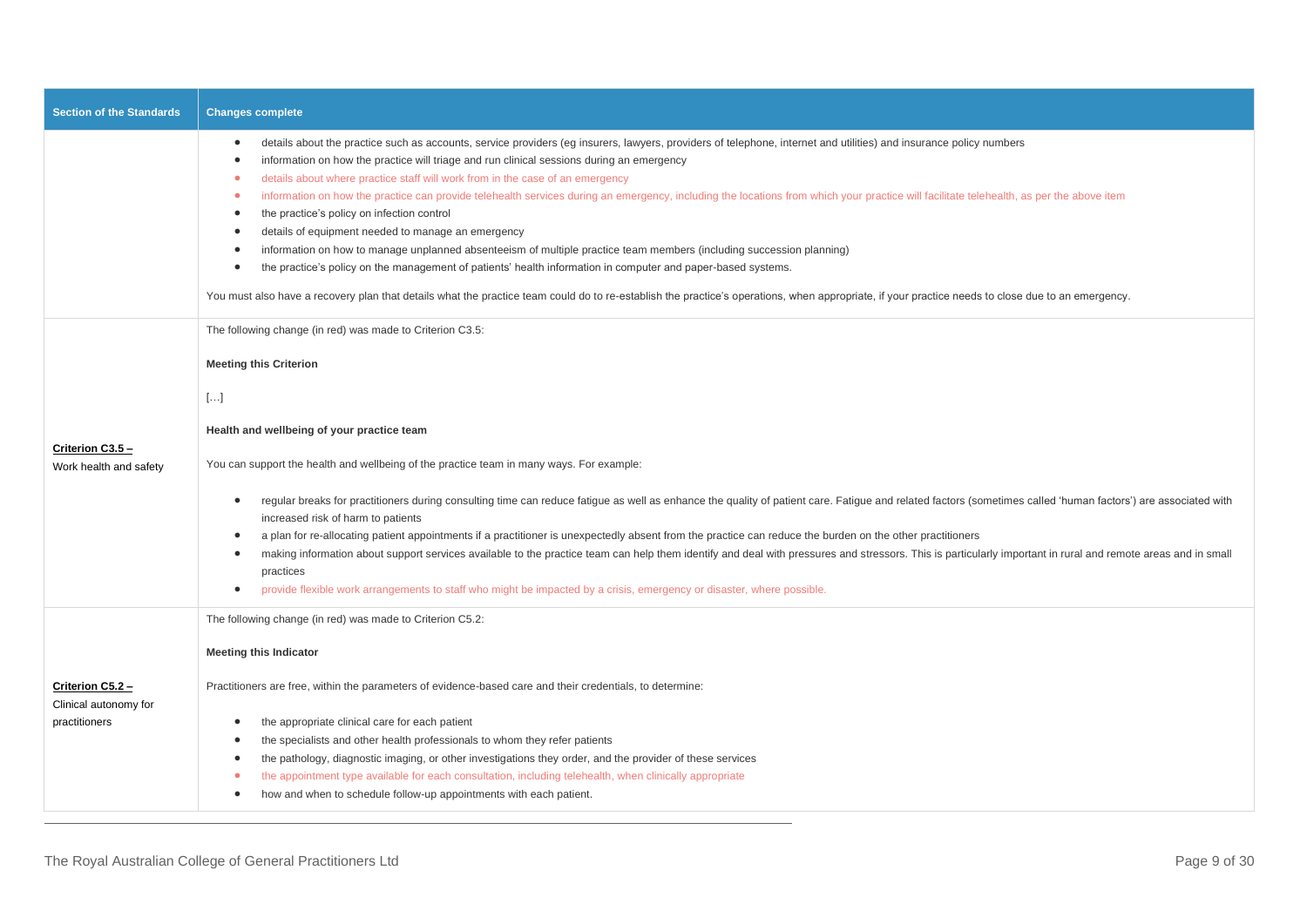| <b>Section of the Standards</b>            | <b>Changes complete</b>                                                                                                                                                                                                                                                                                                               |
|--------------------------------------------|---------------------------------------------------------------------------------------------------------------------------------------------------------------------------------------------------------------------------------------------------------------------------------------------------------------------------------------|
|                                            | Practitioners must still comply with the policies and procedures of the practice.                                                                                                                                                                                                                                                     |
|                                            | The following change (in red) was made to Criterion C5.3:                                                                                                                                                                                                                                                                             |
|                                            | <b>Meeting this Criterion</b>                                                                                                                                                                                                                                                                                                         |
|                                            | Clinical handover needs to occur whenever there is a transfer of care from one provider to another. For example, when:                                                                                                                                                                                                                |
|                                            | a practitioner is covering for a fellow practitioner who is on leave or is unexpectedly absent<br>$\bullet$<br>a practitioner is covering for a part-time colleague<br>a practitioner is handing over care to another health professional, such as a nurse, physiotherapist, podiatrist or psychologist                               |
|                                            | a practitioner is referring a patient to a service outside the practice<br>$\bullet$                                                                                                                                                                                                                                                  |
|                                            | there is a shared-care arrangement (eg a team is caring for a patient with mental health problems)<br>$\bullet$                                                                                                                                                                                                                       |
| Criterion C5.3 -<br>Clinical handover      | there is an emergency, such as handover to hospitals or ambulance<br>$\bullet$                                                                                                                                                                                                                                                        |
|                                            | the patient makes a request (eg to upload their health summary to a shared electronic health record).<br>$\bullet$                                                                                                                                                                                                                    |
|                                            | Whenever clinical handovers occur due to the absence of a regular practitioner, it is good practice to:                                                                                                                                                                                                                               |
|                                            | tell the patient who will take over their care                                                                                                                                                                                                                                                                                        |
|                                            | pass on information about the patient's goals and preferences<br>$\bullet$                                                                                                                                                                                                                                                            |
|                                            | support patients, carers and other relevant parties who will be involved in the clinical handover, according to the wishes of the patient.<br>$\bullet$                                                                                                                                                                               |
|                                            | Clinical handovers can be completed in person, over the telephone, via video consultation or by conveying written information (eg in hard copy, facsimile, email or end-to-end encryption platforms). Clinical handovers                                                                                                              |
|                                            | can be completed face to face, over the phone or by passing on written information (eg in hard copy, or by email or secure message delivery).                                                                                                                                                                                         |
|                                            | $[]$                                                                                                                                                                                                                                                                                                                                  |
|                                            | The following change (in red) was made to Criterion C6.1:                                                                                                                                                                                                                                                                             |
|                                            | C6.1►A Our practice uses a minimum of three approved patient identifiers to correctly identify patients and their clinical information.                                                                                                                                                                                               |
|                                            | You must:                                                                                                                                                                                                                                                                                                                             |
| Criterion C6.1 -<br>Patient identification | use a minimum of three approved patient identifiers to confirm a patient's identity each time they attend or call the practice.                                                                                                                                                                                                       |
|                                            | You could:                                                                                                                                                                                                                                                                                                                            |
|                                            | keep a prompt sheet at reception to remind reception staff to ask for approved patient identifiers<br>explain to patients the reasons for identifying them at each visit (eg safety reasons, keeping accurate patient details), particularly if you have a small practice or have patients well known to the practice<br>team members |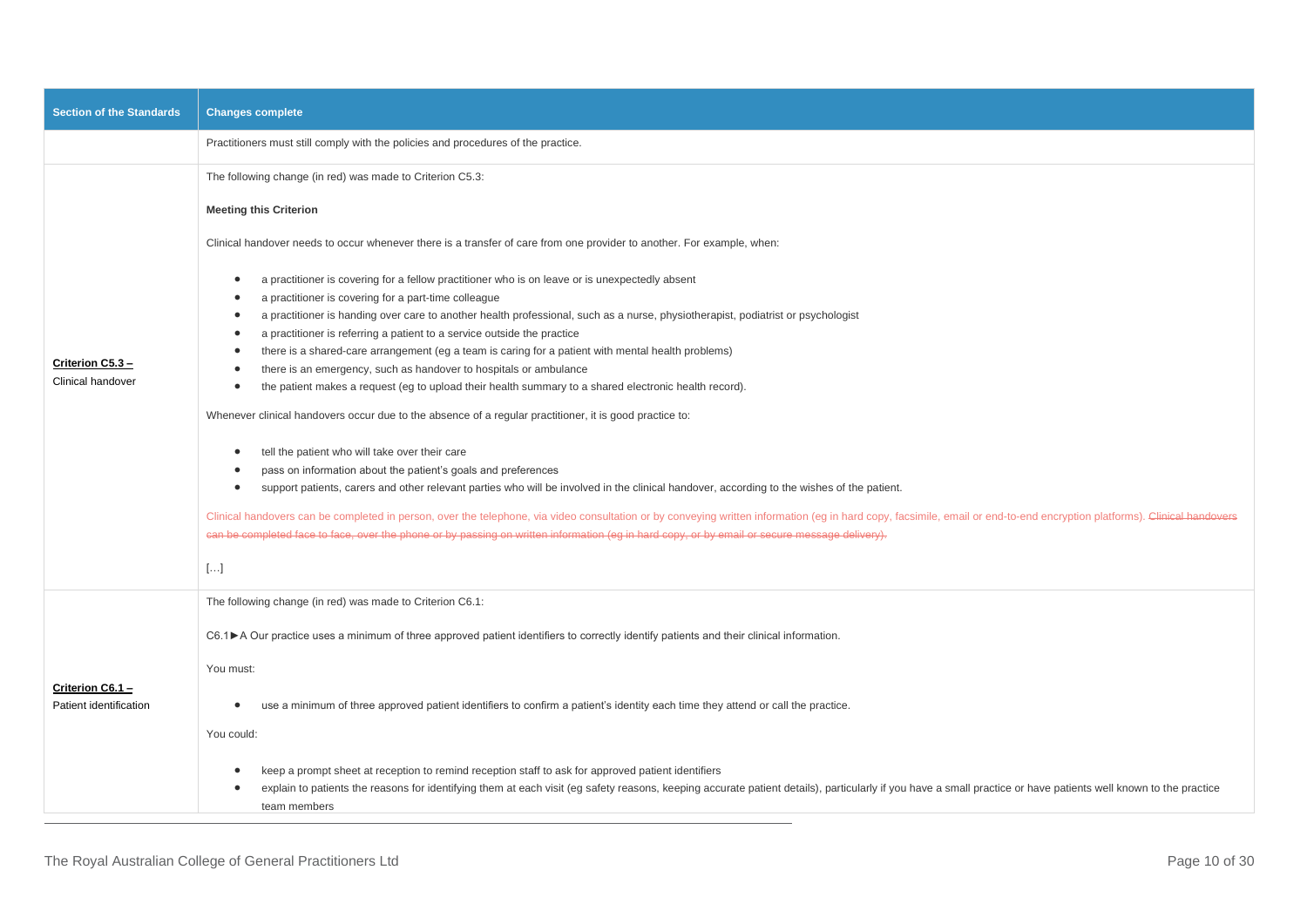| Section of the Standards                                          | <b>Changes complete</b>                                                                                                                                                                                                                                                                                                                                                                                                             |
|-------------------------------------------------------------------|-------------------------------------------------------------------------------------------------------------------------------------------------------------------------------------------------------------------------------------------------------------------------------------------------------------------------------------------------------------------------------------------------------------------------------------|
|                                                                   | maintain a policy of acknowledging, recording and implementing the names and pronouns used by each patient.<br>$\bullet$                                                                                                                                                                                                                                                                                                            |
|                                                                   | The following changes (in red) were made to Criterion C6.3:                                                                                                                                                                                                                                                                                                                                                                         |
|                                                                   | <b>Meeting this Criterion</b>                                                                                                                                                                                                                                                                                                                                                                                                       |
|                                                                   | Consider and address:                                                                                                                                                                                                                                                                                                                                                                                                               |
|                                                                   | all privacy requirements<br>how to manage the responsibilities of the practice team<br>the risks associated with keeping health records.<br>$\bullet$                                                                                                                                                                                                                                                                               |
| Criterion C6.3 -                                                  | This includes reviewing and developing policies about your practice's use of:                                                                                                                                                                                                                                                                                                                                                       |
| Confidentiality and privacy<br>of health and other<br>information | computer systems and IT security<br>$\bullet$<br>systems that automatically generate letters or referrals<br>email<br>$\bullet$<br>social media<br>file sharing applications. <sup>28</sup><br>$\bullet$<br>Real-time audio/visual recording and duplication and storage of a consultation, including those via telehealth and those conducted remotely (see Criterion C 6.4 - 'Information security') must never occur without the |
|                                                                   | patient's consent.<br>The RACGP's 'Privacy and managing health information in general practice' explains the safeguards and procedures that general practices need to implement in order to meet legal and ethical standards relating to<br>privacy and security. Your medical defence organisation can also provide information and advice about developing relevant strategies.<br>$[]$                                           |
|                                                                   | The following explanatory notes (in red) were added to Criterion C6.4:                                                                                                                                                                                                                                                                                                                                                              |
| Criterion C6.4 -<br>Information security                          | <b>Meeting this Criterion</b>                                                                                                                                                                                                                                                                                                                                                                                                       |
|                                                                   | $[\ldots]$                                                                                                                                                                                                                                                                                                                                                                                                                          |
|                                                                   | <b>Remote access</b>                                                                                                                                                                                                                                                                                                                                                                                                                |
|                                                                   | If your practice allows remote access to practice systems for clinicians and other users, your practice must document its policies on remote access and use of wireless systems. Refer to the RACGP's 'Information<br>security in general practice' for further information on remote access.                                                                                                                                       |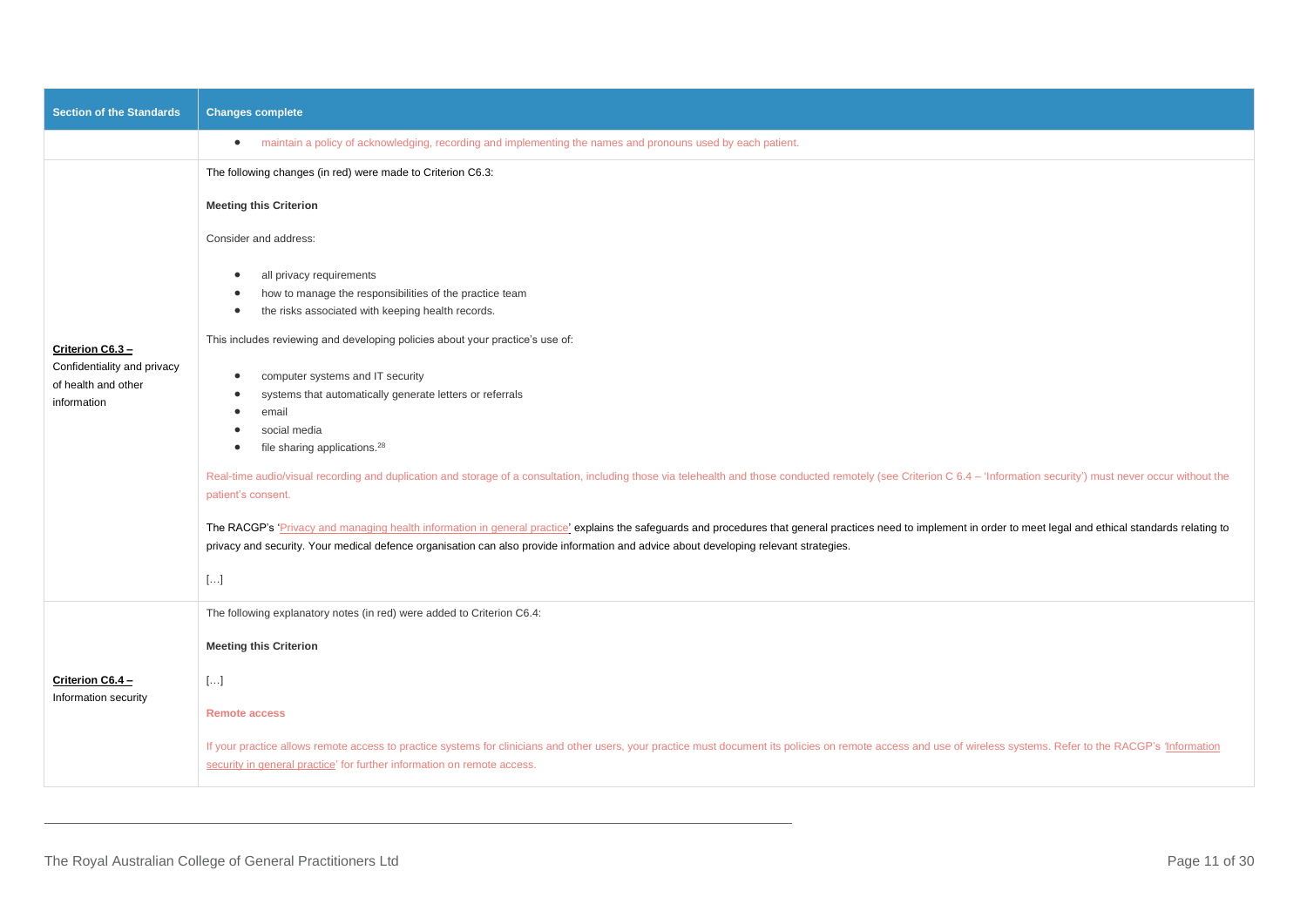| <b>Section of the Standards</b>                          | <b>Changes complete</b>                                                                                                                                                                                                                                                                                                                                                                                                                                                                                                                                                                                                                                                                                                                                                                                                   |
|----------------------------------------------------------|---------------------------------------------------------------------------------------------------------------------------------------------------------------------------------------------------------------------------------------------------------------------------------------------------------------------------------------------------------------------------------------------------------------------------------------------------------------------------------------------------------------------------------------------------------------------------------------------------------------------------------------------------------------------------------------------------------------------------------------------------------------------------------------------------------------------------|
|                                                          | The following changes (in red) were made to Criterion C7.1:                                                                                                                                                                                                                                                                                                                                                                                                                                                                                                                                                                                                                                                                                                                                                               |
|                                                          | <b>Collecting information from patients</b>                                                                                                                                                                                                                                                                                                                                                                                                                                                                                                                                                                                                                                                                                                                                                                               |
|                                                          | Patient privacy is critical when collecting information that forms part of a patient health record, including all demographic and health information.                                                                                                                                                                                                                                                                                                                                                                                                                                                                                                                                                                                                                                                                     |
|                                                          | You can collect information from a new patient using a generic form, on paper or electronically, or by privately interviewing patients before the first consultation. You must ensure patients can provide information<br>privately. If clarification of any patient details is needed, ensure you do so in a private space, preferably away from the practice's waiting area. Consider the sensitivity of details being collected or clarified, and<br>determine whether a clinician or practice nurse is best suited to ask the patient for that information (eg in a private consultation room). For more information, refer to Criterion C6.3 - 'Confidentiality and privacy of<br>health and other information'.                                                                                                     |
|                                                          | You must have a system that ensures that patient information (including the contact details of their emergency contact) is updated regularly so that it remains accurate.                                                                                                                                                                                                                                                                                                                                                                                                                                                                                                                                                                                                                                                 |
|                                                          | You need a patient identification process to ensure that the right patient is matched to the right record and is therefore receiving the right treatment.                                                                                                                                                                                                                                                                                                                                                                                                                                                                                                                                                                                                                                                                 |
|                                                          | Collecting information about sex, gender, variations of sex characteristics and sexual orientation                                                                                                                                                                                                                                                                                                                                                                                                                                                                                                                                                                                                                                                                                                                        |
| Criterion C7.1 -<br>Content of patient health<br>records | Data-collection methods often do not distinguish between an individual's identity and the labels other people might use about them. For example, people who are classified as 'transgender' by others might self-identify<br>as women or men. Someone who was assigned 'male' at birth and whose documents list sex as 'male' might select 'woman' as her gender, 'female' as her sex on a form, 'her/she' as her pronouns and not identify as<br>'transgender'.                                                                                                                                                                                                                                                                                                                                                          |
|                                                          | Missing or misrepresented information in a patient's health record can have substantial implications for clinical care delivery. For example, a male patient whose assigned sex at birth is 'female' still requires screening<br>for female disease risk factors. If a patient's assigned sex at birth and gender are conflated and inaccurately recorded, appropriate treatments might not be offered. Your practice needs to explain the reason for<br>collecting this information to patients, so they know data are being confidentially collected for their own health outcomes, not for discriminatory or judgemental reasons.                                                                                                                                                                                      |
|                                                          | Likewise, information about gender can be interrelated to various aspects of the patient's health (eg expression and experience of mental health), so it is important that this information is collected independently of<br>assigned sex at birth.                                                                                                                                                                                                                                                                                                                                                                                                                                                                                                                                                                       |
|                                                          | There is no singular experience or identity for people born with variations of sex characteristics (intersex). When your practice seeks to obtain information about variations of sex characteristics, you need to ask<br>patients a separate question from those asking about assigned sex at birth and gender. When asking about a patient's sex, do not include 'intersex' or 'born with a variation of sex characteristics' alongside the options<br>'male' and 'female'. Doing so might be perceived as offensive or inaccurate when the patient identifies as male or female. A patient born with a variation of sex characteristics may identify as both intersex and male or<br>female, so conflating sex and variations of sex characteristics in a single question may be perceived as offensive or inaccurate. |
|                                                          | For the best health outcomes, ask for and record details about a patient's sex, gender, variations of sex characteristics and sexual orientation separately. Your practice could do the following to improve the accuracy of<br>responses when collecting this information from patients:                                                                                                                                                                                                                                                                                                                                                                                                                                                                                                                                 |
|                                                          | Clearly explain why questions are being asked and how answers will be used.<br>Use forms that allow patients an option from multiple fields (eg see formats for preferred question and answer options below).<br>Ask patients what pronouns they use, then document and use this information (eg in referral letters).<br>Ask questions that distinguish between identity (ie male/female) and descriptors of behaviour, attraction and experience (ie ask who your patient's sexual partners are).<br>$\bullet$                                                                                                                                                                                                                                                                                                          |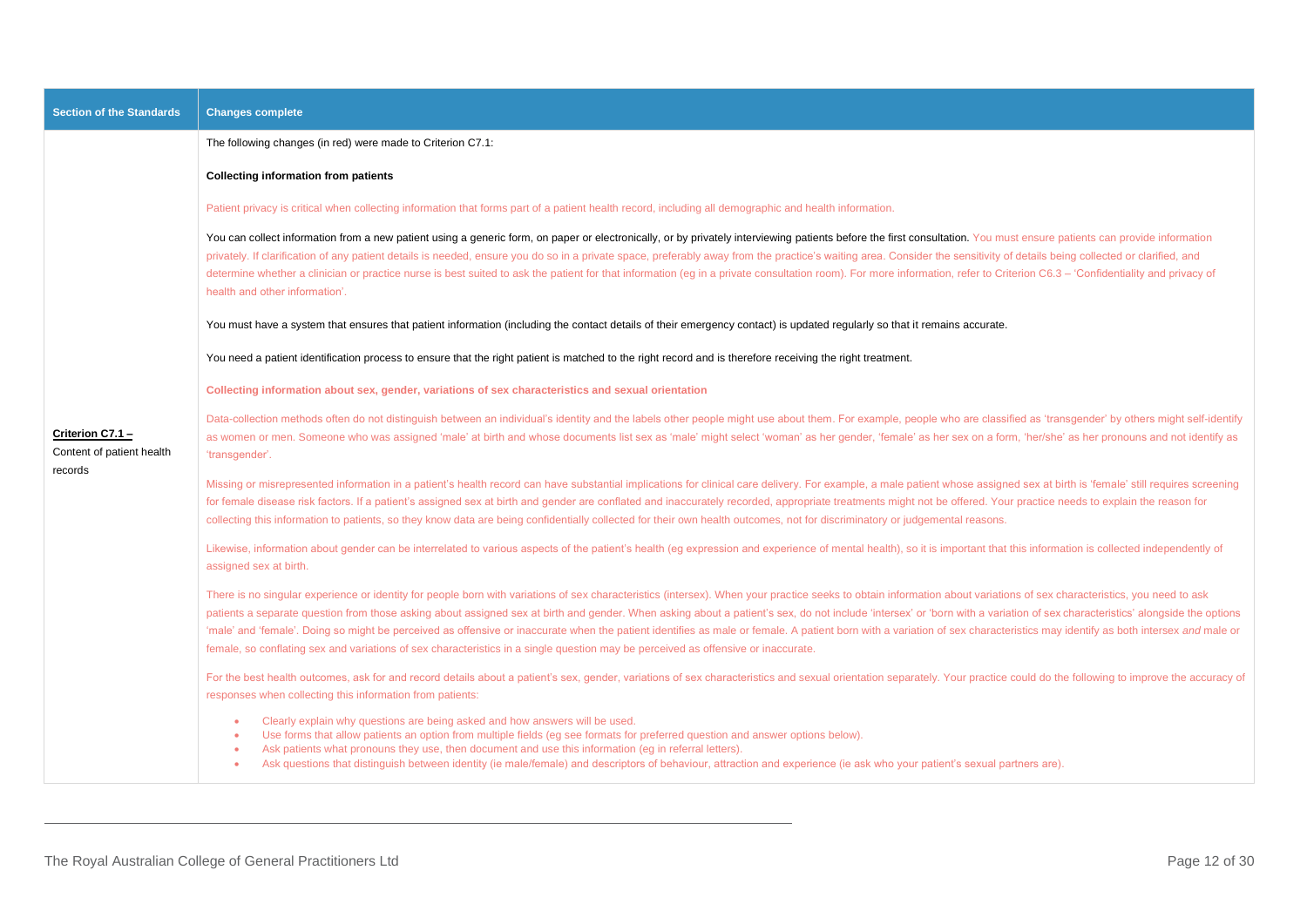| <b>Section of the Standards</b>                                       | <b>Changes complete</b>                                                                                                                                                                                                                                                                                                                                                                                                                                                                                                                                                                                                    |
|-----------------------------------------------------------------------|----------------------------------------------------------------------------------------------------------------------------------------------------------------------------------------------------------------------------------------------------------------------------------------------------------------------------------------------------------------------------------------------------------------------------------------------------------------------------------------------------------------------------------------------------------------------------------------------------------------------------|
|                                                                       | For more information, refer to the RACGP's fact sheet, 'Collecting and recording information about patient sex, gender, variations of sex characteristics and sexual orientation'.                                                                                                                                                                                                                                                                                                                                                                                                                                         |
|                                                                       | <b>LGBTQIA patient demographic information</b>                                                                                                                                                                                                                                                                                                                                                                                                                                                                                                                                                                             |
|                                                                       | LGBTQIA data collection methods often do not distinguish between the labels people use about themselves and the labels other people might use about them. For example, people who are classified as transgender<br>by others may self-identify simply as women or men. Someone who was assigned male at birth and whose documents list her sex as 'male' might select 'woman' as her gender and 'female' as her sex on a form and<br>not identify themselves as transgender. Similarly, an intersex person might select male or female as their sex rather than nominating themselves as intersex.                         |
|                                                                       | Your practice could do the following to improve the accuracy of responses when collecting information from LGBTQIA patients:                                                                                                                                                                                                                                                                                                                                                                                                                                                                                               |
|                                                                       | • Glearly explain how answers will be used and why they are being asked<br>-Use forms that allow patients to select more than one option<br>←<br>Ask questions that distinguish between identity and descriptors of behaviour, attraction and experience ('male' and 'female' are examples of words that describe identity, whereas 'gay' and 'lesbian' are<br>$\bullet$<br>examples of words that describe behaviour, attraction and experience)                                                                                                                                                                          |
|                                                                       | The following changes (in red) were made to Criterion C8.1:                                                                                                                                                                                                                                                                                                                                                                                                                                                                                                                                                                |
|                                                                       | $[\ldots]$                                                                                                                                                                                                                                                                                                                                                                                                                                                                                                                                                                                                                 |
|                                                                       | <b>Meeting this Criterion</b>                                                                                                                                                                                                                                                                                                                                                                                                                                                                                                                                                                                              |
|                                                                       | Training relevant to the role                                                                                                                                                                                                                                                                                                                                                                                                                                                                                                                                                                                              |
|                                                                       | Training may cover areas such as:                                                                                                                                                                                                                                                                                                                                                                                                                                                                                                                                                                                          |
| Criterion C8.1 $-$<br>Education and training of<br>non-clinical staff | your practice's procedures<br>use of technology (hardware, systems and software)<br>$\bullet$<br>first aid<br>$\bullet$<br>medical terminology<br>$\bullet$<br>medical practice reception<br>$\bullet$<br>Aboriginal and Torres Strait Islander health<br>$\bullet$<br>Aboriginal and Torres Strait Islander cultural awareness<br>$\bullet$<br>cross-cultural safety<br>communicating with patients with special communication needs (eg patients from culturally and linguistic diverse backgrounds or those with a communication impairment)<br>$\bullet$<br>safe operation of specific equipment.<br>$\bullet$<br>$[]$ |
|                                                                       | Meeting each Indicator                                                                                                                                                                                                                                                                                                                                                                                                                                                                                                                                                                                                     |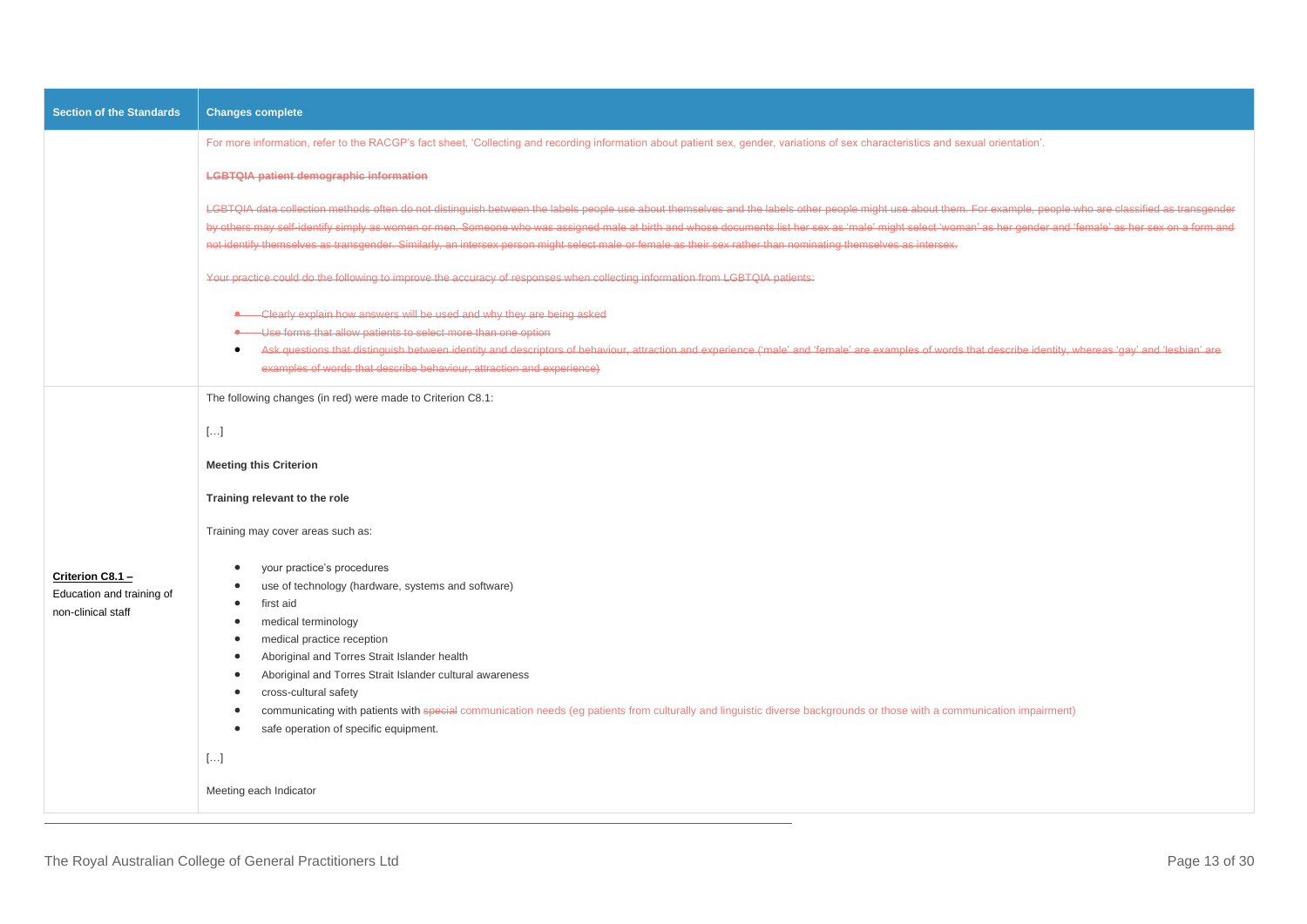| <b>Section of the Standards</b> | <b>Changes complete</b>                                                                                                                                                                                                                                                                                                                                                                                                                                                                                                                                                                                                                                                                                                                                                                                                                                                                                                                                                                                                                                                                                                                                                                                  |
|---------------------------------|----------------------------------------------------------------------------------------------------------------------------------------------------------------------------------------------------------------------------------------------------------------------------------------------------------------------------------------------------------------------------------------------------------------------------------------------------------------------------------------------------------------------------------------------------------------------------------------------------------------------------------------------------------------------------------------------------------------------------------------------------------------------------------------------------------------------------------------------------------------------------------------------------------------------------------------------------------------------------------------------------------------------------------------------------------------------------------------------------------------------------------------------------------------------------------------------------------|
|                                 | C8.1 ► A Our non-clinical staff complete training appropriate to their role and our patient population.                                                                                                                                                                                                                                                                                                                                                                                                                                                                                                                                                                                                                                                                                                                                                                                                                                                                                                                                                                                                                                                                                                  |
|                                 | You must:                                                                                                                                                                                                                                                                                                                                                                                                                                                                                                                                                                                                                                                                                                                                                                                                                                                                                                                                                                                                                                                                                                                                                                                                |
|                                 | provide evidence that non-clinical staff are provided with relevant training.                                                                                                                                                                                                                                                                                                                                                                                                                                                                                                                                                                                                                                                                                                                                                                                                                                                                                                                                                                                                                                                                                                                            |
|                                 | You could:                                                                                                                                                                                                                                                                                                                                                                                                                                                                                                                                                                                                                                                                                                                                                                                                                                                                                                                                                                                                                                                                                                                                                                                               |
|                                 | record each employee's qualifications in employment files<br>specify required qualifications in job descriptions for each non-clinical role in the practice team<br>demonstrate how non-clinical practice staff are trained to facilitate the use of interpreters<br>demonstrate that practice team members seek to provide a culturally safe experience for their patients (see Criterion C2.1 - Respectful and culturally appropriate care for further information)<br>demonstrate how staff have access to cultural awareness education and ongoing cultural upskilling<br>keep training logs that record training that non-clinical team members have completed<br>keep a training calendar listing opportunities for professional development and training that has been completed<br>conduct annual performance reviews that identify learning and development goals<br>store documents that record training needs and training completed<br>demonstrate that non-clinical staff have undertaken infection prevention and control training appropriate to their role<br>demonstrate that non-clinical staff know who is responsible for infection prevention and control at your practice.<br>$[]$ |

|  | <b>Quality improvement (QI) module</b> |  |  |
|--|----------------------------------------|--|--|
|--|----------------------------------------|--|--|

| Criterion QI1.1 -<br>Quality improvement | The following change (in red) was made to Indicator $Q11.1 \triangleright B$ :                                               |
|------------------------------------------|------------------------------------------------------------------------------------------------------------------------------|
| activities                               | QI1.1▶B Our practice team internally shares information internally about quality improvement and patient safety.             |
|                                          | New unflagged Indicator QI2.1C was added to Criterion QI2.1 and the following changes (in red) were made to Criterion QI2.1: |
|                                          | <b>Indicators</b>                                                                                                            |
| Criterion QI2.1 -                        | QI2.1▶ A Our active patient health records contain a record of each patient's known allergies.                               |
| <b>Health summaries</b>                  | QI2.1▶B Each active patient health record has the patient's current health summary that includes, where relevant:            |
|                                          | adverse drug reactions<br>current medicines list<br>current health problems                                                  |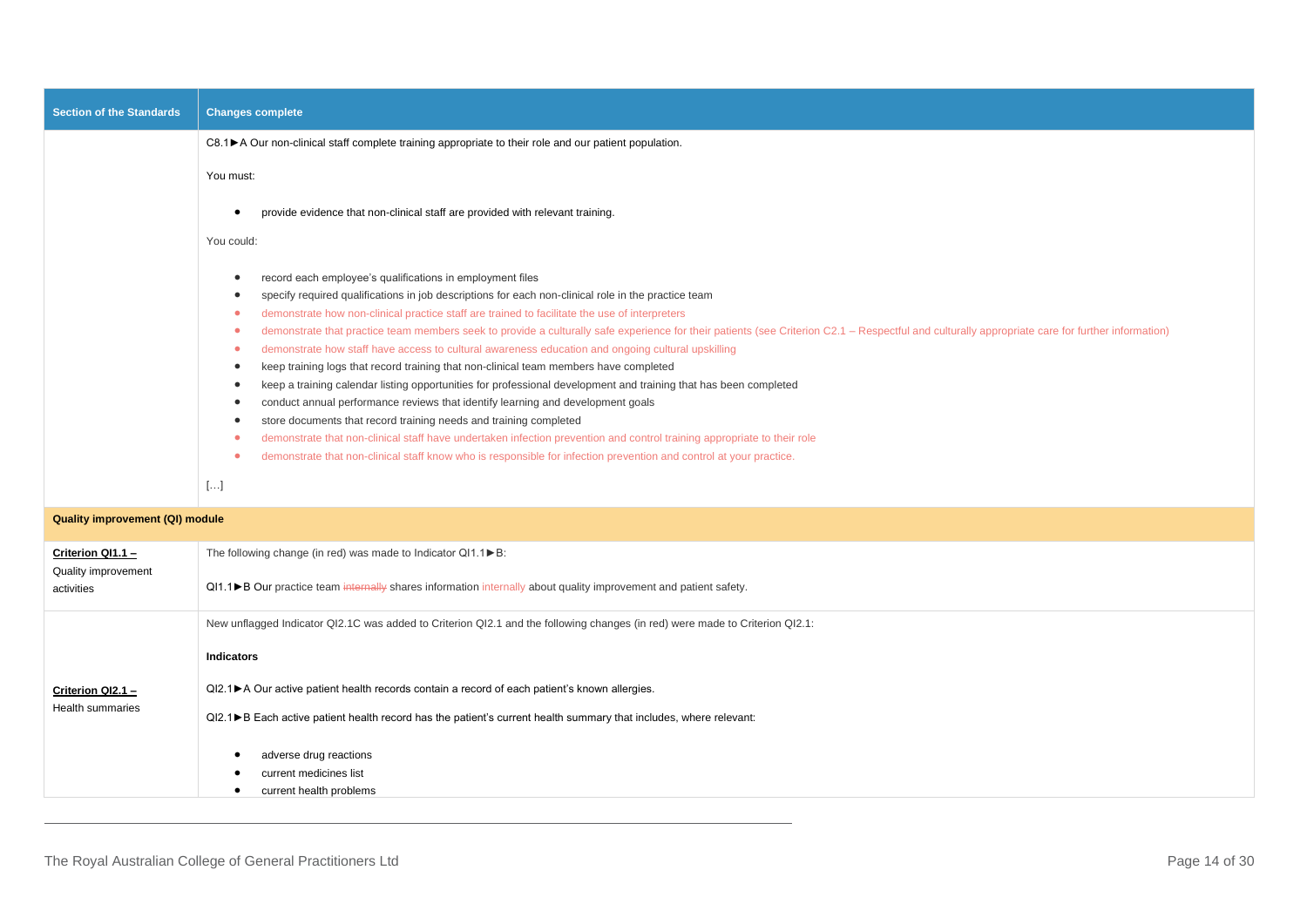| <b>Section of the Standards</b> | <b>Changes complete</b>                                                                                                                                                                                                                                                                                                                                                                                                                                                                                                                                                                                                                                                                                                                                                        |
|---------------------------------|--------------------------------------------------------------------------------------------------------------------------------------------------------------------------------------------------------------------------------------------------------------------------------------------------------------------------------------------------------------------------------------------------------------------------------------------------------------------------------------------------------------------------------------------------------------------------------------------------------------------------------------------------------------------------------------------------------------------------------------------------------------------------------|
|                                 | past health history<br>$\bullet$<br>immunisations<br>family history<br>health risk factors (eg smoking, nutrition, alcohol, physical activity)<br>social history, including cultural background.<br>$\bullet$                                                                                                                                                                                                                                                                                                                                                                                                                                                                                                                                                                  |
|                                 | QI2.1C Our active patient health records contain, where relevant, a record of each patient's:                                                                                                                                                                                                                                                                                                                                                                                                                                                                                                                                                                                                                                                                                  |
|                                 | assigned sex at birth<br>$\bullet$<br>variations of sex characteristics<br>gender.<br>$\bullet$                                                                                                                                                                                                                                                                                                                                                                                                                                                                                                                                                                                                                                                                                |
|                                 | Why this is important                                                                                                                                                                                                                                                                                                                                                                                                                                                                                                                                                                                                                                                                                                                                                          |
|                                 | Maintaining clear and accurate patient health records is essential if your practice is to provide high-quality care.                                                                                                                                                                                                                                                                                                                                                                                                                                                                                                                                                                                                                                                           |
|                                 | A good health summary helps practitioners, locums, general practice registrars and students to obtain an overview of all components of the patient's care in order to continue to provide safe and effective care.                                                                                                                                                                                                                                                                                                                                                                                                                                                                                                                                                             |
|                                 | Health summaries:                                                                                                                                                                                                                                                                                                                                                                                                                                                                                                                                                                                                                                                                                                                                                              |
|                                 | reduce the risk of inappropriate management, including medicine interactions and side effects (particularly when allergies are recorded)<br>provide an overview of social circumstances and family history that is vital to holistic care<br>highlight lifestyle and risk factors (eg smoking, nutrition, alcohol, physical activity) that can help practitioners to promote healthy lifestyles<br>highlight risk factors associated with chromosomal, gonadal and/or anatomical characteristics (particularly when a patient's gender identity and assigned sex at birth are different, or a patient advises they<br>$\bullet$<br>have innate variations of sex characteristics)<br>help prevent disease by tracking immunisation and other preventive measures.<br>$\bullet$ |
|                                 | <b>Meeting this Criterion</b>                                                                                                                                                                                                                                                                                                                                                                                                                                                                                                                                                                                                                                                                                                                                                  |
|                                 | A patient's health summary must give a practitioner sufficient information to enable them to safely and effectively provide care for the patient.                                                                                                                                                                                                                                                                                                                                                                                                                                                                                                                                                                                                                              |
|                                 | The RACGP encourages you to work towards all of your active records containing a current health summary, including a record of known allergies. However, to satisfy this Criterion, your practice must have a:                                                                                                                                                                                                                                                                                                                                                                                                                                                                                                                                                                 |
|                                 | record of known allergies for at least 90% of your active patient health records<br>current health summary for at least 75% of your active patient health records.                                                                                                                                                                                                                                                                                                                                                                                                                                                                                                                                                                                                             |
|                                 | If a patient has no known allergies, a practitioner must verify this with the patient and then record 'no known allergies' in the patient's health record. If your practice uses a hybrid health record system, you must recor<br>the patient's allergy status in whichever system is used for prescribing.                                                                                                                                                                                                                                                                                                                                                                                                                                                                    |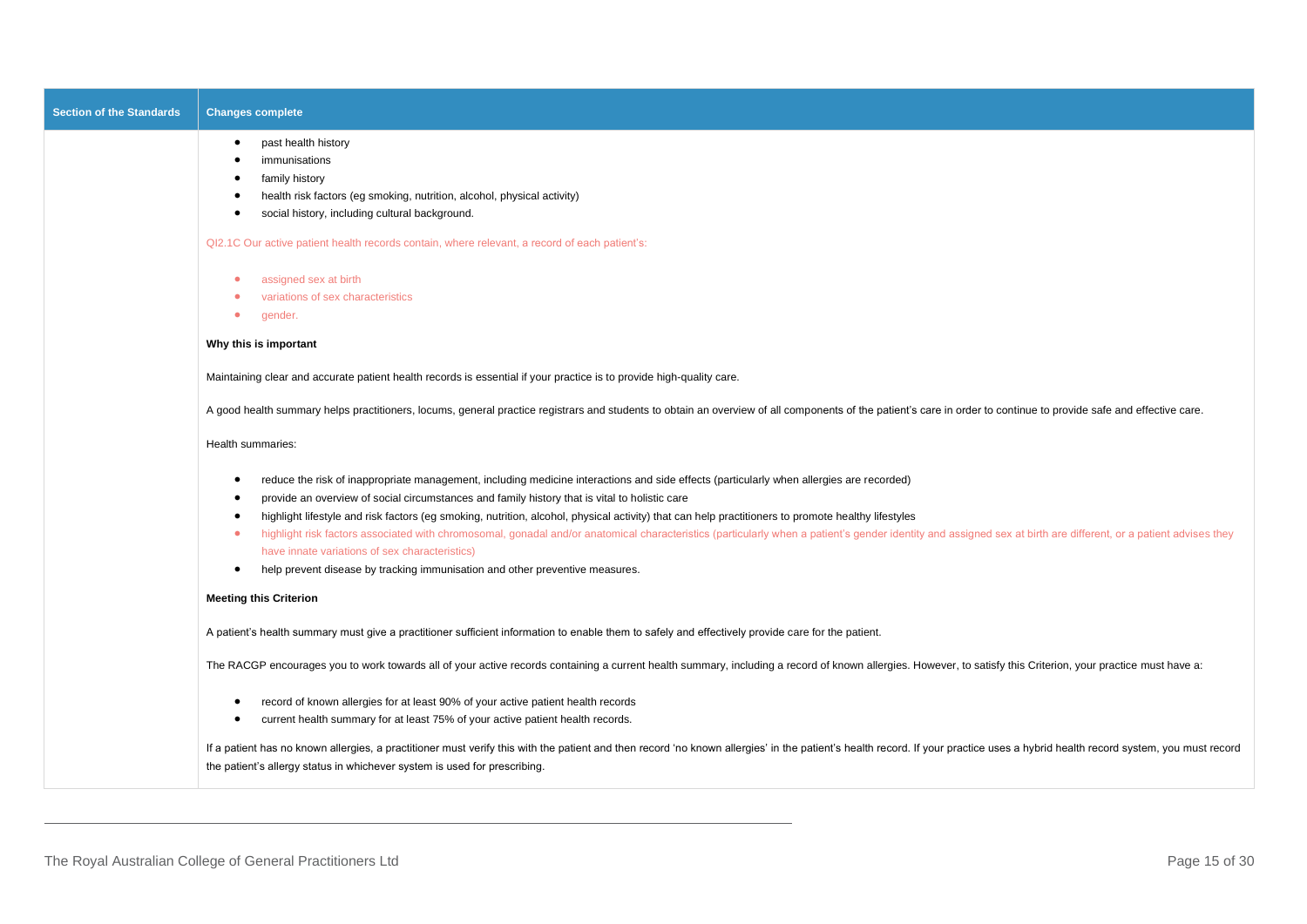| <b>Section of the Standards</b> | <b>Changes complete</b>                                                                                                                                                                                                                                                                                                                                                                                                                                                                                                                                                                                                              |
|---------------------------------|--------------------------------------------------------------------------------------------------------------------------------------------------------------------------------------------------------------------------------------------------------------------------------------------------------------------------------------------------------------------------------------------------------------------------------------------------------------------------------------------------------------------------------------------------------------------------------------------------------------------------------------|
|                                 | You could may also record:                                                                                                                                                                                                                                                                                                                                                                                                                                                                                                                                                                                                           |
|                                 | patients' assigned sex at birth, variations of sex characteristics (intersex) and gender separately<br>$\bullet$<br>aspects of a patient's social history if this might increase their risk of health issues. For example, you might record a patient's refugee status, where they live (eg urban, rural, remote), and information about<br>$\bullet$<br>their sexual partners and/or activity sexuality and gender identity<br>recent important events in a patient's life that could affect the patient's preferences, values, and care they require (eg changes in accommodation, family structure, and employment).<br>$\bullet$ |
|                                 | It is good practice to ask patients if they are taking any medicines not prescribed by the practice or if they are using complementary therapies, and to record this information in their patient health record.                                                                                                                                                                                                                                                                                                                                                                                                                     |
|                                 | <b>Meeting each Indicator</b>                                                                                                                                                                                                                                                                                                                                                                                                                                                                                                                                                                                                        |
|                                 | QI2.1▶ A Our active patient health records contain a record of each patient's known allergies.                                                                                                                                                                                                                                                                                                                                                                                                                                                                                                                                       |
|                                 | You must:                                                                                                                                                                                                                                                                                                                                                                                                                                                                                                                                                                                                                            |
|                                 | include records of known allergies in active patient health records.                                                                                                                                                                                                                                                                                                                                                                                                                                                                                                                                                                 |
|                                 | You could:                                                                                                                                                                                                                                                                                                                                                                                                                                                                                                                                                                                                                           |
|                                 | keep records of when GPs ask patients about allergies.<br>$\bullet$                                                                                                                                                                                                                                                                                                                                                                                                                                                                                                                                                                  |
|                                 | QI2.1▶B Each active patient health record has the patient's current health summary (refer to list under the Indicator on page 99).                                                                                                                                                                                                                                                                                                                                                                                                                                                                                                   |
|                                 | You must:                                                                                                                                                                                                                                                                                                                                                                                                                                                                                                                                                                                                                            |
|                                 | keep a current health summary in each active patient's health record.<br>$\bullet$                                                                                                                                                                                                                                                                                                                                                                                                                                                                                                                                                   |
|                                 | You could:                                                                                                                                                                                                                                                                                                                                                                                                                                                                                                                                                                                                                           |
|                                 | conduct a regular audit of patient health records.<br>$\bullet$                                                                                                                                                                                                                                                                                                                                                                                                                                                                                                                                                                      |
|                                 | QI2.1C Our active patient health records contain, where relevant, a record of each patient's:                                                                                                                                                                                                                                                                                                                                                                                                                                                                                                                                        |
|                                 | assigned sex at birth<br>$\bullet$<br>variations of sex characteristics<br>$\bullet$<br>$\bullet$<br>gender.                                                                                                                                                                                                                                                                                                                                                                                                                                                                                                                         |
|                                 | You could:                                                                                                                                                                                                                                                                                                                                                                                                                                                                                                                                                                                                                           |
|                                 | • record in each active patient health record the patient's assigned sex at birth                                                                                                                                                                                                                                                                                                                                                                                                                                                                                                                                                    |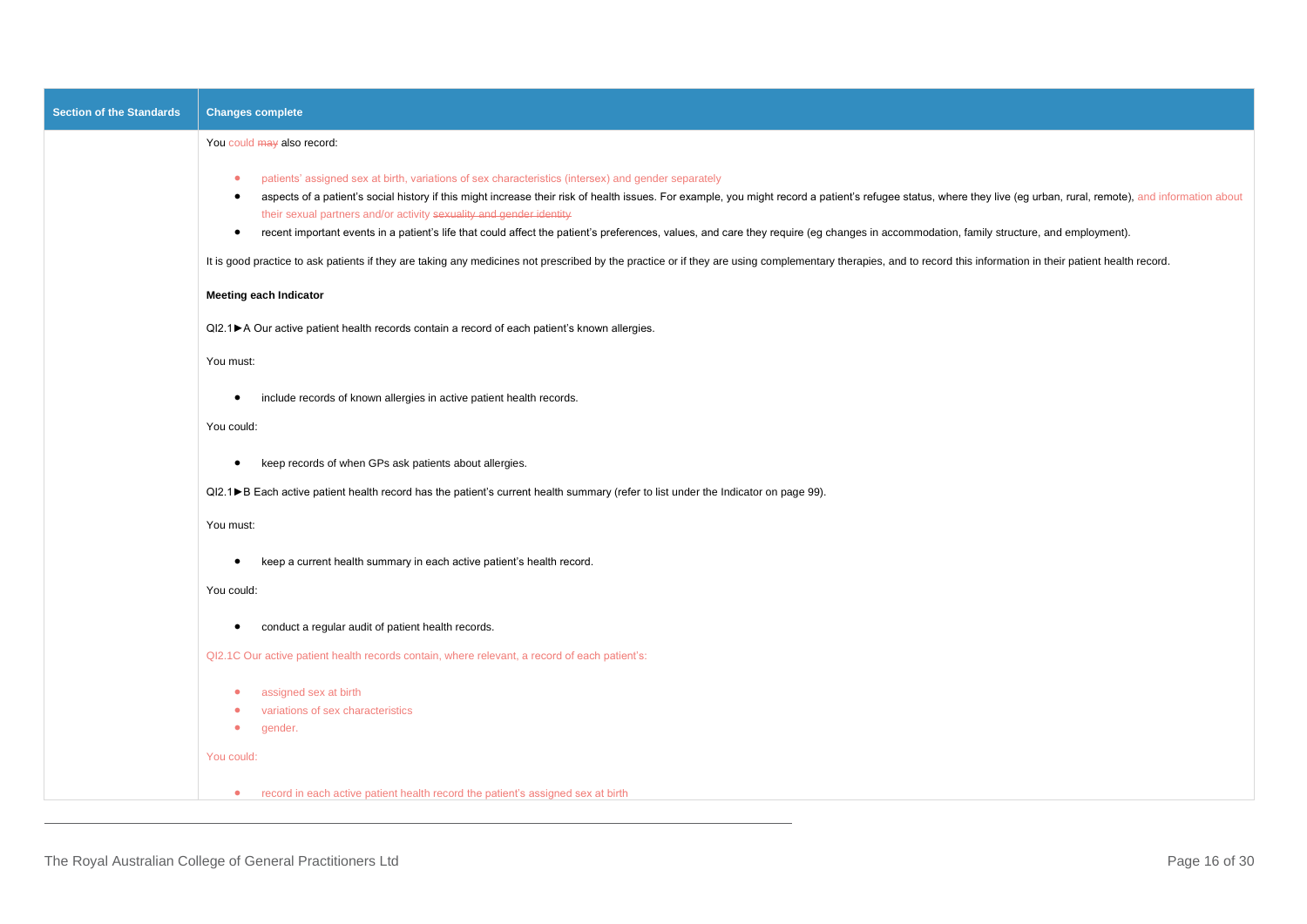| <b>Section of the Standards</b>              | <b>Changes complete</b>                                                                                                                                                                                                                                                                                    |
|----------------------------------------------|------------------------------------------------------------------------------------------------------------------------------------------------------------------------------------------------------------------------------------------------------------------------------------------------------------|
|                                              | record in each active patient health record whether the patient has variations of sex characteristics<br>۰<br>record in each active patient health record the patient's gender.<br>$\bullet$                                                                                                               |
|                                              | The following changes (in red) were made to Criterion QI3.1:                                                                                                                                                                                                                                               |
|                                              | Indicators                                                                                                                                                                                                                                                                                                 |
|                                              | Ql3.1▶ A Our practice monitors, identifies, responds to and reports near misses and adverse events in clinical care.                                                                                                                                                                                       |
|                                              | QI3.1▶B Our practice team makes improvements to our clinical risk management systems in order to prevent near misses and adverse events in clinical care.                                                                                                                                                  |
|                                              | Why this is important                                                                                                                                                                                                                                                                                      |
|                                              | Patient safety incidents in clinical care occur in all health settings. Incidents that cause harm are referred to as 'adverse events'. <sup>10</sup> Those that had the potential to cause harm, but did not, are referred to as 'near<br>misses'.                                                         |
|                                              | If the practice does not make improvements after identifying an incident that resulted in a near miss or an adverse event, patients may be exposed to avoidable future adverse events and the practice team may<br>increase their risk of medico-legal action.                                             |
|                                              | If you use systems to recognise and analyse near misses and adverse events, you can identify, implement, and test solutions to prevent them happening again.                                                                                                                                               |
| Criterion QI3.1 -<br>Managing clinical risks | This includes having systems and processes in place to support infection prevention and control.                                                                                                                                                                                                           |
|                                              | <b>Meeting this Criterion</b>                                                                                                                                                                                                                                                                              |
|                                              | Most practitioners and practices already manage clinical risk on a daily basis. Many have informal and ad hoc methods aimed at preventing near misses and adverse events.                                                                                                                                  |
|                                              | To reduce near misses and adverse events, you could:                                                                                                                                                                                                                                                       |
|                                              | establish a system so that practitioners talk to trusted peers and supervisors for advice<br>$\bullet$                                                                                                                                                                                                     |
|                                              | use a formal process of discussing within the practice what went wrong and how to reduce the likelihood of it happening again<br>$\bullet$                                                                                                                                                                 |
|                                              | use structured techniques to analyse the causes of near misses and adverse events to reduce the likelihood of recurrence<br>$\bullet$                                                                                                                                                                      |
|                                              | establish a system so that members of the practice team know how and to whom to report a near miss or adverse event, and that they can do so without fear of recrimination<br>$\bullet$                                                                                                                    |
|                                              | keep copies of the practice's risk or critical incident register<br>$\bullet$<br>$\bullet$                                                                                                                                                                                                                 |
|                                              | monitor the effectiveness of systems and processes for infection prevention and control (eg standard precautions)<br>implement a clinical governance framework to help achieve a balance of 'find it', 'fix it' and 'confirm it' functions in order to improve the quality and safety of care<br>$\bullet$ |
|                                              | find it – use tools such as clinical audits and performance indicators to identify where quality improvement programs could improve the quality of care and patient health outcomes                                                                                                                        |
|                                              | $fix$ it – after identifying where improvements can be made, implement strategies to address the issue                                                                                                                                                                                                     |
|                                              | confirm it – measure the outcomes of the improvement using an effective evaluation process.                                                                                                                                                                                                                |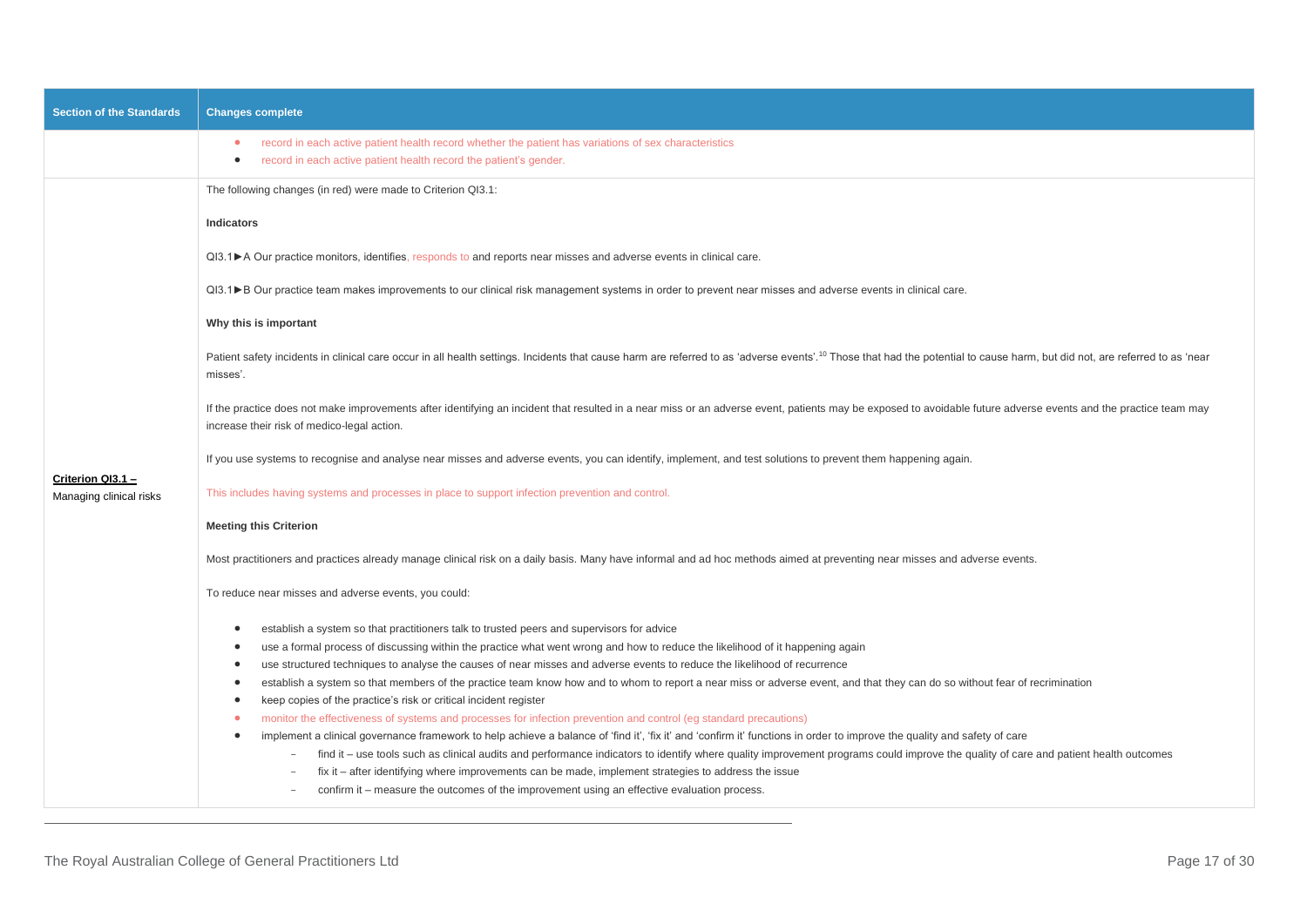| <b>Section of the Standards</b>       | <b>Changes complete</b>                                                                                                                                                                                                                                                                                                                                                              |
|---------------------------------------|--------------------------------------------------------------------------------------------------------------------------------------------------------------------------------------------------------------------------------------------------------------------------------------------------------------------------------------------------------------------------------------|
|                                       | You may want to have your medical defence insurer organisation check and approve your process for recording and responding to near misses and adverse events.                                                                                                                                                                                                                        |
|                                       | To reduce near misses and adverse events during periods of crisis, emergency or disaster, your practice must ensure that it has appropriate systems in place to receive relevant public health notifications. You must<br>also ensure that the information is distributed to all practice team members in a timely manner.                                                           |
|                                       | Practitioners are increasingly referred to as the 'second victims' of adverse events because they can often feel that they have failed the patient, <sup>11</sup> which can lead to them second-guessing their clinical judgement and<br>knowledge. You could therefore consider how to support practitioners after an adverse event has occurred.                                   |
|                                       | <b>Meeting each Indicator</b>                                                                                                                                                                                                                                                                                                                                                        |
|                                       | Ql3.1▶ A Our practice monitors, identifies, responds to and reports near misses and adverse events in clinical care.                                                                                                                                                                                                                                                                 |
|                                       | You must:                                                                                                                                                                                                                                                                                                                                                                            |
|                                       | implement and maintain an incident or event register<br>٠<br>review existing monitoring processes and activities to identify if there are any deficiencies or if amendments are required.<br>$\bullet$                                                                                                                                                                               |
|                                       | You could:                                                                                                                                                                                                                                                                                                                                                                           |
|                                       | implement and maintain a clinical risk management policy<br>$\bullet$<br>conduct clinical audits and make changes to clinical care to reduce the risk of identified issues<br>make and document changes to reduce the risk of identified issues and to prevent adverse outcomes<br>۰<br>keep a record of team meetings and planning meetings where risks are discussed.<br>$\bullet$ |
|                                       | QI3.1▶B Our practice team makes improvements to our clinical risk management systems in order to prevent near misses and adverse events in clinical care.                                                                                                                                                                                                                            |
|                                       | You must:                                                                                                                                                                                                                                                                                                                                                                            |
|                                       | record the actions taken in response to events recorded on the incident or event register.<br>$\bullet$                                                                                                                                                                                                                                                                              |
|                                       | You could:                                                                                                                                                                                                                                                                                                                                                                           |
|                                       | record revisions to policies and procedures that have been shown to reduce risk.<br>$\bullet$                                                                                                                                                                                                                                                                                        |
|                                       | The following changes (in red) were made to Criterion QI3.2:                                                                                                                                                                                                                                                                                                                         |
| Criterion QI 3.2 -<br>Open disclosure | $[]$                                                                                                                                                                                                                                                                                                                                                                                 |
|                                       | Why this is important                                                                                                                                                                                                                                                                                                                                                                |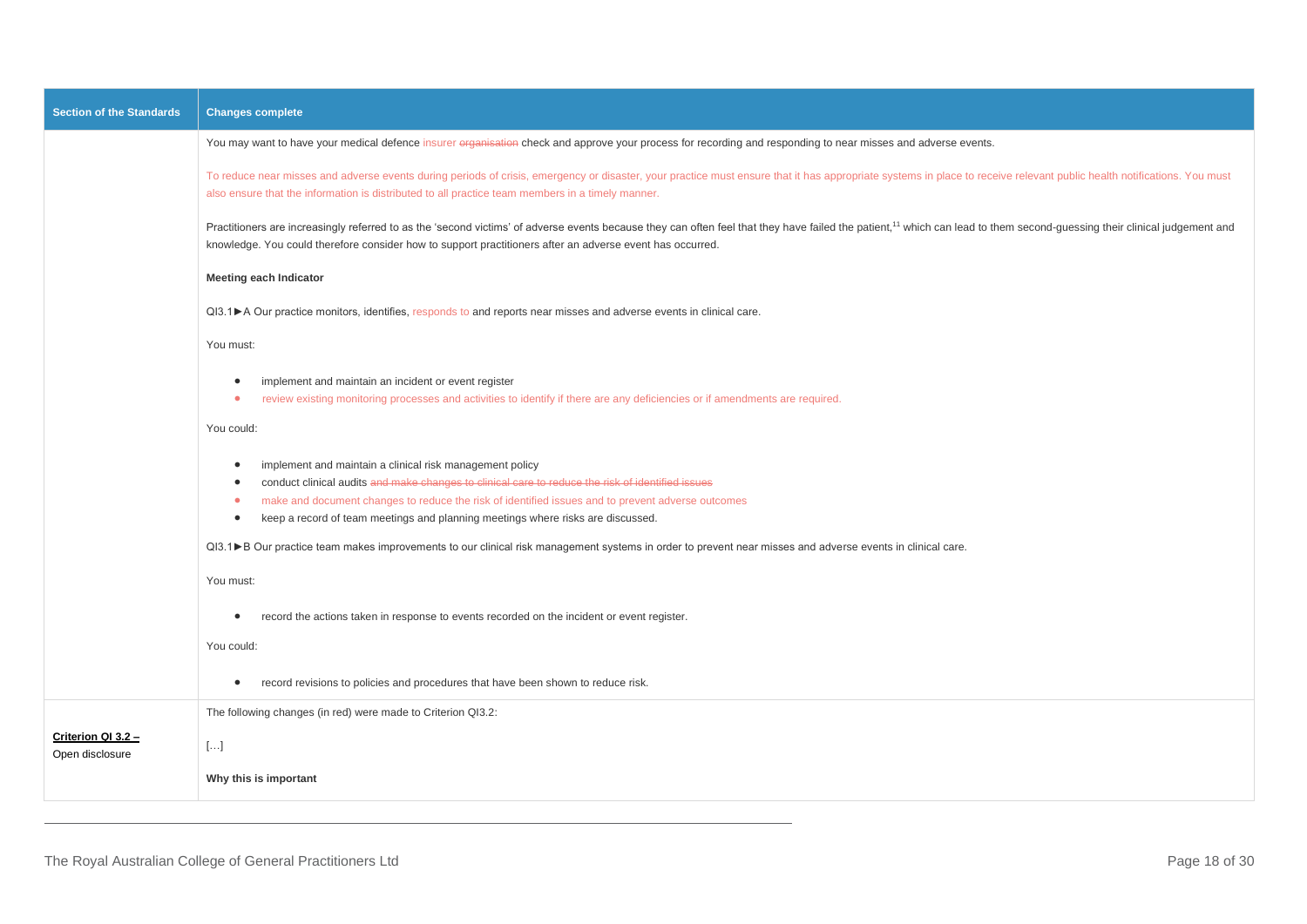| <b>Section of the Standards</b>            | <b>Changes complete</b>                                                                                                                                                                                                                                                                                                                                                                                                                                                   |
|--------------------------------------------|---------------------------------------------------------------------------------------------------------------------------------------------------------------------------------------------------------------------------------------------------------------------------------------------------------------------------------------------------------------------------------------------------------------------------------------------------------------------------|
|                                            | Open disclosure is defined in the Australian open disclosure framework as, 'an open discussion with a patient about one or more incidents that resulted in harm to the patient while they were receiving healthcare'.                                                                                                                                                                                                                                                     |
|                                            | The RACGP has endorsed the Australian open disclosure framework, developed by the Australian Commission on Safety and Quality in Health Care (ACSQHC).                                                                                                                                                                                                                                                                                                                    |
|                                            | Information on the Australian open disclosure framework is available at www.safetyandquality.gov.au/our-work/open-disclosure/the-open-disclosure-framework                                                                                                                                                                                                                                                                                                                |
|                                            | Implementing the Australian open disclosure framework in small practices (as opposed to hospitals) is available at www.safetyandquality.gov.au/publications/implementing-the-australian-open-disclosure-framework-in-<br>small-practices                                                                                                                                                                                                                                  |
|                                            | Health professionals have an obligation to:                                                                                                                                                                                                                                                                                                                                                                                                                               |
|                                            | respectfully explain to patients when things go wrong<br>offer an expression of regret or genuine apology (if warranted)<br>explain what steps have been taken to ensure that the mistake is not repeated.<br>Communicating openly and honestly following adverse events is a way of showing compassion towards patients, and can improve clinician/patient relationships and allow patients to be more engaged in their own<br>care. is important so that a patient can: |
|                                            | <b>A</b> move on<br>have better relationships with clinicians<br>be more involved in their care.<br>$\bullet$                                                                                                                                                                                                                                                                                                                                                             |
| <b>General practice (GP) module</b>        |                                                                                                                                                                                                                                                                                                                                                                                                                                                                           |
|                                            | The following changes (in red) were made to Criterion GP1.1:                                                                                                                                                                                                                                                                                                                                                                                                              |
|                                            | <b>Meeting this Criterion</b>                                                                                                                                                                                                                                                                                                                                                                                                                                             |
|                                            | $[\ldots]$                                                                                                                                                                                                                                                                                                                                                                                                                                                                |
| Criterion GP1.1 -<br>Responsive system for | <b>Technology based Telehealth consultations</b>                                                                                                                                                                                                                                                                                                                                                                                                                          |
| patient care                               | You can conduct technology based telehealth patient consultations (eg via telephone and internet-based video services such as Skype) in place of in-person face-to-face consultations. When conducting a technology<br>based telehealth consultation, the practitioner must:                                                                                                                                                                                              |
|                                            | confirm the identity of the patient using three patient identifiers (eg their full name, date of birth, and address)<br>advise the patient of the security risks associated with technology based telehealth consultations<br>obtain the patient's prior written consent, if possible, before the consultation takes place.                                                                                                                                               |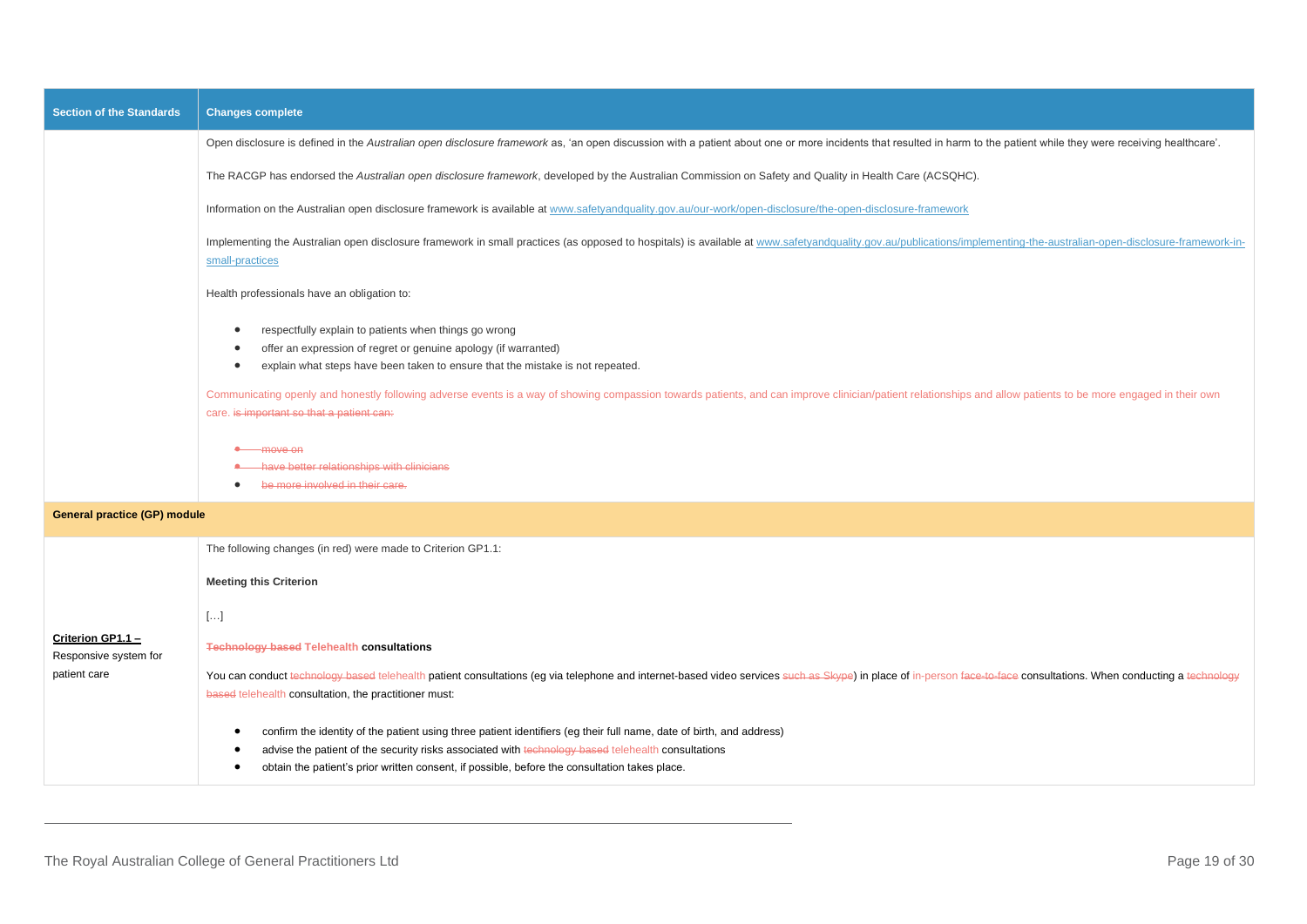| <b>Section of the Standards</b>            | <b>Changes complete</b>                                                                                                                                                                                                                                                                                                                                                                                                                                                                            |
|--------------------------------------------|----------------------------------------------------------------------------------------------------------------------------------------------------------------------------------------------------------------------------------------------------------------------------------------------------------------------------------------------------------------------------------------------------------------------------------------------------------------------------------------------------|
|                                            | You could:                                                                                                                                                                                                                                                                                                                                                                                                                                                                                         |
|                                            | offer telehalth consultations in line with advice provided in the RACGP's 'Guide to providing telephone and video consultations' in general practice.<br>$\bullet$                                                                                                                                                                                                                                                                                                                                 |
|                                            | The Medical Board of Australia's 'Guidelines for technology-based patient consultations' <sup>1</sup> provides further information that you may find useful. You may also wish to obtain advice from your medical defence<br>organisation regarding the suitability of providing advice by telephone or electronic means.                                                                                                                                                                          |
|                                            | $[]$                                                                                                                                                                                                                                                                                                                                                                                                                                                                                               |
|                                            | Managing cross-infection through triage                                                                                                                                                                                                                                                                                                                                                                                                                                                            |
|                                            | Some patients will have a contagious illness and your practice needs to reduce the risks of the practice team and other patients becoming infected. The practice team must be familiar with the practice's infection<br>control procedures, including the use of standard and transmission-based precautions, spills management, and environmental cleaning.                                                                                                                                       |
|                                            | Effective telephone triage can identify the risk of infection before a patient presents at the practice.                                                                                                                                                                                                                                                                                                                                                                                           |
|                                            | Use transmission- and/or aerosol-based precautions for a patient known or suspected to be infected with a highly transmissible infection (eg influenza). You can minimise exposure to other patients and the practice<br>team by:                                                                                                                                                                                                                                                                  |
|                                            | implementing effective triage and appointment scheduling<br>$\bullet$<br>determining and applying the most appropriate transmission- and/or aerosol-based precautions to adopt, in addition to standard precautions (e type of personal protective equipment [PPE], including<br>$\bullet$<br>particulate respirators, surgical masks, gowns, protective eyewear and gloves)<br>• using personal protective equipment (PPE) (eg masks)<br>implementing distancing techniques, such as<br>$\bullet$ |
|                                            | spacing patients in the practice in line with relevant health authority guidance<br>spacing patients in the waiting room at least a metre apart<br>isolating the infected patient in a separate space<br>$\equiv$                                                                                                                                                                                                                                                                                  |
|                                            | strictly adhering to the use of standard and transmission- and/or aerosol-based precautions strictly adhering to hand hygeine<br>conducting a home visit.<br>$\bullet$                                                                                                                                                                                                                                                                                                                             |
|                                            | The following changes (in red) were made to Criterion GP1.2:                                                                                                                                                                                                                                                                                                                                                                                                                                       |
| Criterion GP1.2 -<br>Home and other visits | <b>Meeting this Criterion</b>                                                                                                                                                                                                                                                                                                                                                                                                                                                                      |
|                                            | $[\ldots]$                                                                                                                                                                                                                                                                                                                                                                                                                                                                                         |
|                                            | Defining 'safe and reasonable' in the local context                                                                                                                                                                                                                                                                                                                                                                                                                                                |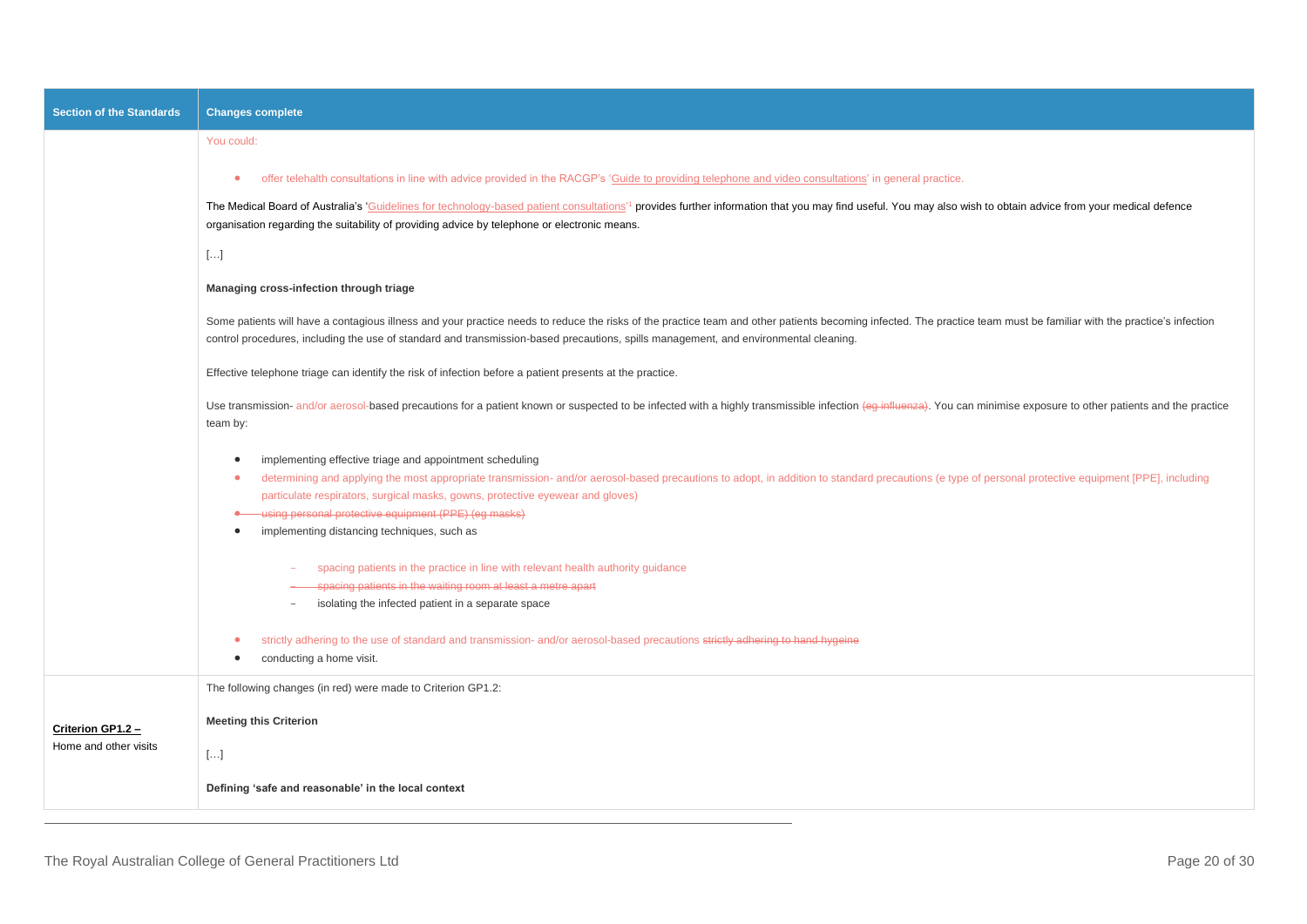| <b>Section of the Standards</b>      | <b>Changes complete</b>                                                                                                                                                                                                                                                                                                                                    |
|--------------------------------------|------------------------------------------------------------------------------------------------------------------------------------------------------------------------------------------------------------------------------------------------------------------------------------------------------------------------------------------------------------|
|                                      | Your practice needs to decide what is 'safe and reasonable' in your local context, with consideration of your practice's location and patient population. To determine if a home or other visit is 'reasonable', consider:                                                                                                                                 |
|                                      | if it is clinically appropriate to conduct a home visit<br>$\bullet$<br>whether it is safe to conduct a home visit based on issues such as potential for violence or risk of infection<br>whether the circumstances mean the patient needs to be visited at home instead of coming into the practice.<br>$\bullet$                                         |
|                                      | One approach is to consider what your peers, particularly those in the same area, would agree is safe and reasonable.                                                                                                                                                                                                                                      |
|                                      | Your practice team needs to manage the risk of cross-infection during a home visit as they would at the practice (see Criterion GP4.1 - Infection prevention and control, including sterilisation). This includes:                                                                                                                                         |
|                                      | ensuring practice team members who will be conducting home visits have the skills to assess the risk of transmission of infection and determine the type of precautions required to minimise that risk<br>$\bullet$<br>providing PPE to all members of the practice team who will be conducting home visits<br>$\bullet$                                   |
|                                      | pre-screening patients and other third parties who will be present at the appointment for symptoms, as routine clinical assessment<br>$\bullet$<br>ensuring that clinicians themselves are not a risk to patients and other third parties (ie consider individual clinician's infection or exposure status prior to conducting a home visit).<br>$\bullet$ |
|                                      | Additional risk-screening and mitigation measures will need to be put in place in the event of a pandemic or local disease outbreak, including minimising close contact and the number of people present during the<br>home visit.                                                                                                                         |
|                                      | Indicator GP2.1▶ B was separated into two Indicators: one for continuity of care and one for comprehensive care. In addition, the following changes (in red) were made to Criterion GP2.1:                                                                                                                                                                 |
|                                      | GP2.1▶ A Our patients can request their preferred practitioner.                                                                                                                                                                                                                                                                                            |
|                                      | GP 2.1▶ B Our health service provides continuity of care.                                                                                                                                                                                                                                                                                                  |
|                                      | GP 2.1▶ C Our health service provides comprehensive care.                                                                                                                                                                                                                                                                                                  |
| Criterion GP2.1 -                    | GP2.1>B Our practice provides continuity of care and comprehensive care.                                                                                                                                                                                                                                                                                   |
| Continuous and<br>comprehensive care | $[]$                                                                                                                                                                                                                                                                                                                                                       |
|                                      | <b>Meeting each Indicator</b>                                                                                                                                                                                                                                                                                                                              |
|                                      | GP2.1▶ A Our patients can request their preferred practitioner.                                                                                                                                                                                                                                                                                            |
|                                      | You must:                                                                                                                                                                                                                                                                                                                                                  |
|                                      | have processes so patients can see their preferred practitioner when possible and when appropriate, taking into account the medical urgency of the issue<br>have a system that aims to accommodate a patient's choice of practitioner and appointment time.                                                                                                |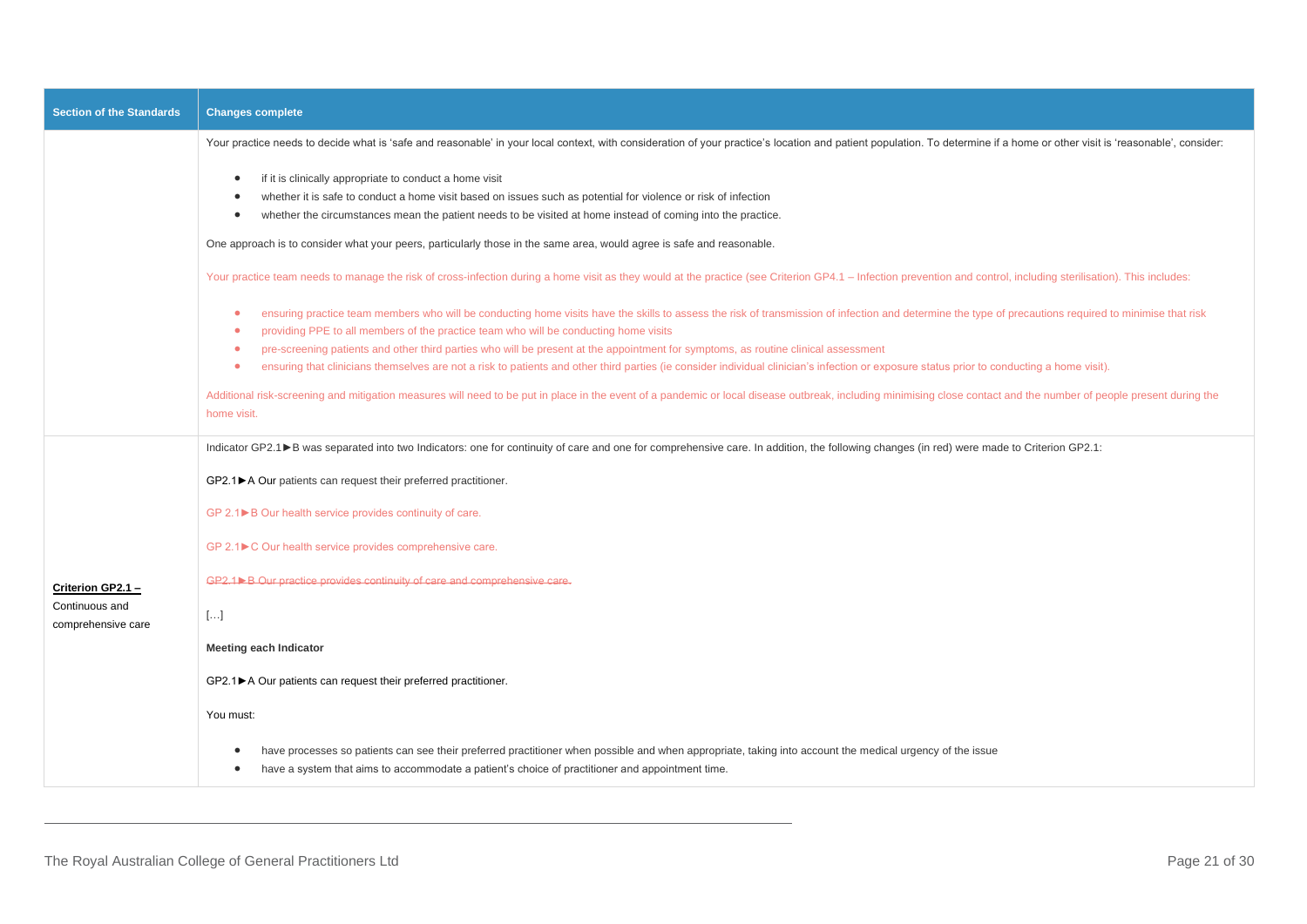| <b>Section of the Standards</b> | <b>Changes complete</b>                                                                                                                                                                                                                                                                                                                                                                                                                                                                                                                                                                                                                  |
|---------------------------------|------------------------------------------------------------------------------------------------------------------------------------------------------------------------------------------------------------------------------------------------------------------------------------------------------------------------------------------------------------------------------------------------------------------------------------------------------------------------------------------------------------------------------------------------------------------------------------------------------------------------------------------|
|                                 | You could:                                                                                                                                                                                                                                                                                                                                                                                                                                                                                                                                                                                                                               |
|                                 | document in the patient's health record when ongoing care has been provided by a particular practitioner, where possible<br>$\bullet$<br>display notices in the waiting room notifying patients that a practitioner is on leave and the date they are due to return<br>$\bullet$<br>display a notice in the waiting room or on your website if a practitioner leaves the practice<br>$\bullet$<br>demonstrate how patients can book an appointment with their preferred GP via your practice's online booking system<br>$\bullet$<br>have a policy to ask patients which practitioner they would like the appointment with.<br>$\bullet$ |
|                                 | GP 2.1▶B Our health service provides continuity of care.                                                                                                                                                                                                                                                                                                                                                                                                                                                                                                                                                                                 |
|                                 | You must:                                                                                                                                                                                                                                                                                                                                                                                                                                                                                                                                                                                                                                |
|                                 | demonstrate that the practice provides continuity of care<br>$\bullet$<br>use a clinical handover system when clinicians are away<br>$\bullet$<br>have a process for recall.<br>$\bullet$<br>You could:                                                                                                                                                                                                                                                                                                                                                                                                                                  |
|                                 | document management plans in patient health records, especially for patients with complex or chronic health problems<br>$\bullet$<br>have a policy and procedure for follow-up systems<br>$\bullet$<br>generate reports that demonstrate continuity of care (eg you could use your practice data to demonstrate this).<br>$\bullet$<br>GP 2.1▶ C Our health service provides comprehensive care.                                                                                                                                                                                                                                         |
|                                 | You must:                                                                                                                                                                                                                                                                                                                                                                                                                                                                                                                                                                                                                                |
|                                 | demonstrate that the practice provides comprehensive care<br>$\bullet$<br>demonstrate that your practice team is trained to attend to the needs of your patient population.<br>$\bullet$<br>You could:                                                                                                                                                                                                                                                                                                                                                                                                                                   |
|                                 | provide a list of services offered by the practice<br>$\bullet$<br>generate reports on the proportion of patients who had a preventive practice provided in the past year (this could include a health assessment, vaccination, cervical screen or completed cycle of care)<br>$\bullet$<br>have a policy and procedure for follow-up systems<br>$\bullet$<br>conduct regular reviews of patients' health assessments.<br>$\bullet$                                                                                                                                                                                                      |
|                                 | GP2.1>B Our practice provides continuity of care and comprehensive care.                                                                                                                                                                                                                                                                                                                                                                                                                                                                                                                                                                 |
|                                 | You must:                                                                                                                                                                                                                                                                                                                                                                                                                                                                                                                                                                                                                                |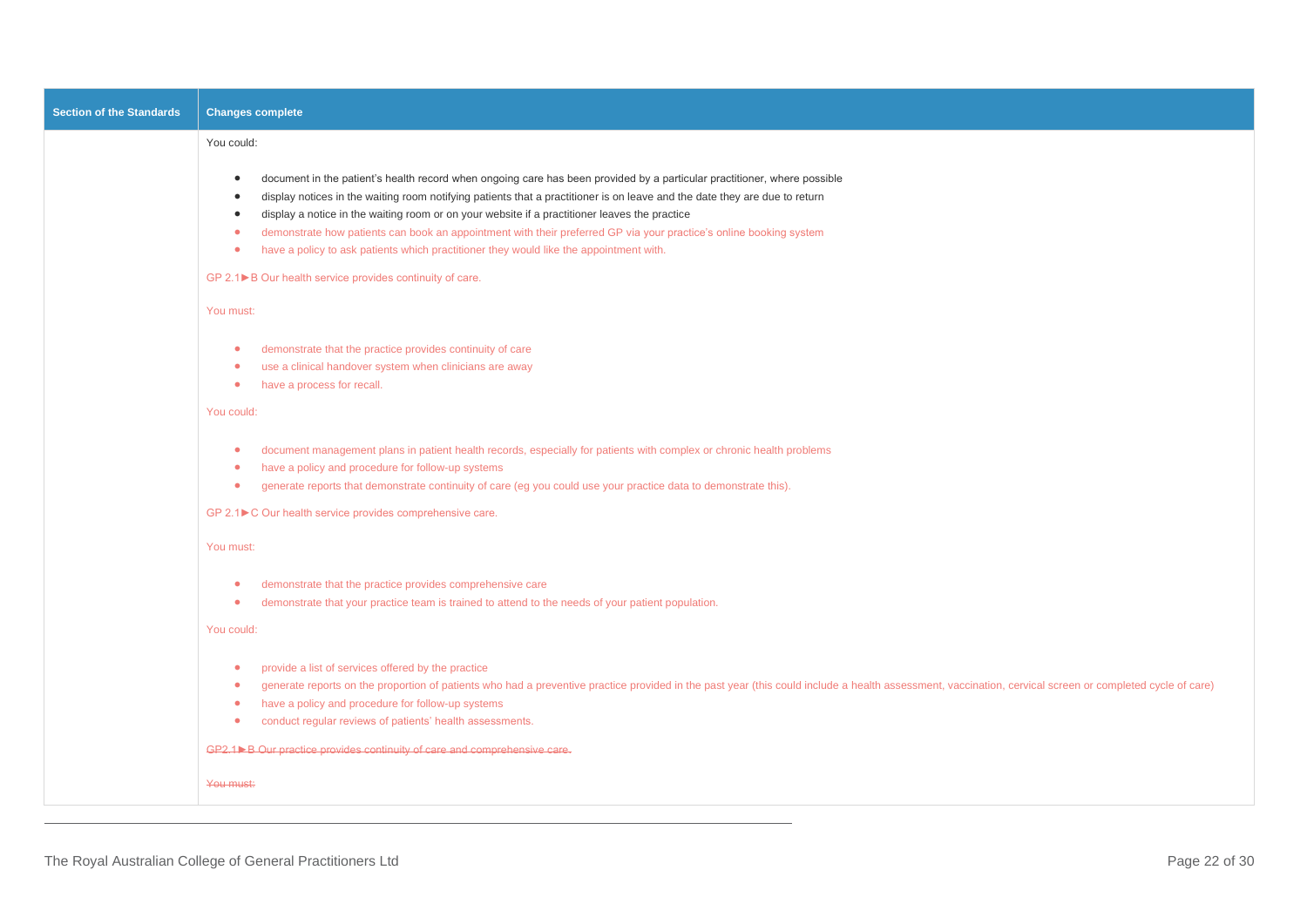| <b>Section of the Standards</b> | <b>Changes complete</b>                                                                                                                                                                                                                                                                                                                                                             |
|---------------------------------|-------------------------------------------------------------------------------------------------------------------------------------------------------------------------------------------------------------------------------------------------------------------------------------------------------------------------------------------------------------------------------------|
|                                 | • demonstrate that the practice provides comprehensive care<br>• use a clinical handover system when clinicians are away or on leave<br>A have a process for recall.                                                                                                                                                                                                                |
|                                 | You could:<br>• document management plans in patient health records, especially for patients with complex or chronic health problems<br><b>.</b> have a policy and procedures for recall and reminders<br>provide a list of services offered by the practice on your website or in an information leaflet.                                                                          |
|                                 | The following changes (in red) were made to Criterion GP2.2 and accompanying explanatory notes:                                                                                                                                                                                                                                                                                     |
|                                 | <b>Indicators</b>                                                                                                                                                                                                                                                                                                                                                                   |
|                                 | $[]$                                                                                                                                                                                                                                                                                                                                                                                |
|                                 | GP2.2▶ E High-risk (seriously abnormal and life-threatening) results identified outside normal opening hours are managed by our practice.                                                                                                                                                                                                                                           |
|                                 | $[ \ldots ]$                                                                                                                                                                                                                                                                                                                                                                        |
|                                 | Why this is important                                                                                                                                                                                                                                                                                                                                                               |
| Criterion GP2.2 -               | The information gained from tests can affect the choices that a patient, the GP, and other clinicians make about the patient's care. Clinically significant results need to be communicated quickly and appropriately so<br>appropriate action can be taken, which can reduce the likelihood of an adverse patient outcome.                                                         |
| Follow-up systems               | It is best practice to inform patients of clinically significant results in person face to face, so the patient can ask questions and receive advice from the GP. When an in-person consultation is not possible, consider<br>whether the use of telehealth platforms is appropriate to convey this information.                                                                    |
|                                 | Using recalls and reminders to proactively contact patients about their care means that patients will be more likely to, for example, come back to the practice to discuss a test result or undergo a preventive activity,<br>such as cancer screening. Failure to recall a patient may result in an adverse outcome and the responsible practitioner may face medico-legal action. |
|                                 | <b>Meeting each Indicator</b>                                                                                                                                                                                                                                                                                                                                                       |
|                                 | GP2.2▶ E High-risk (seriously abnormal and life-threatening) results identified outside normal opening hours are managed by our practice.                                                                                                                                                                                                                                           |
|                                 | You must:                                                                                                                                                                                                                                                                                                                                                                           |
|                                 | have a documented policy that outlines the process for your practice's management for high-risk results identified outside of normal opening hours<br>give diagnostic services the contact details of the practitioner who ordered the investigation.<br>$\bullet$                                                                                                                  |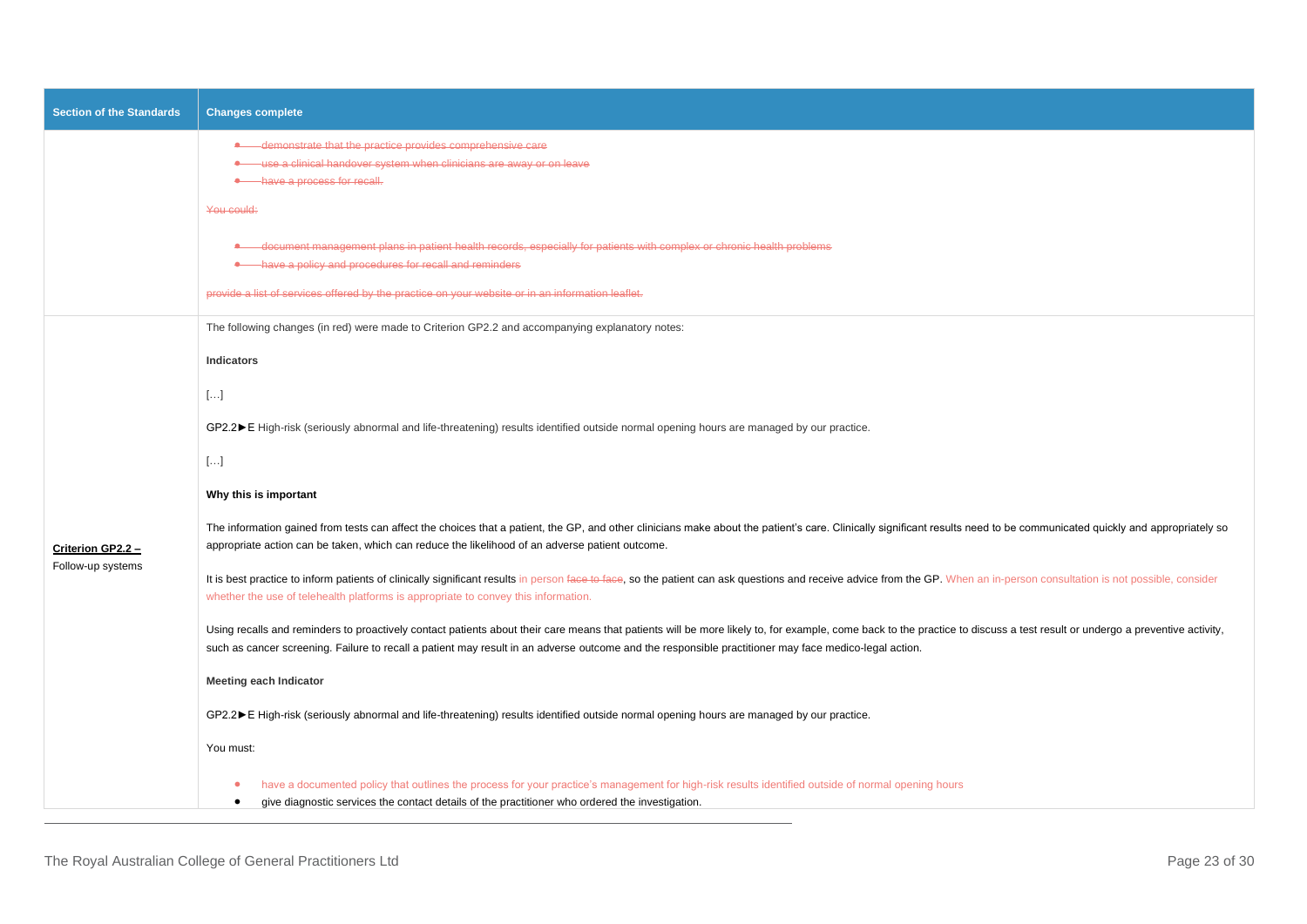| <b>Section of the Standards</b>                                          | <b>Changes complete</b>                                                                                                                                                                                                                                                                                                                  |
|--------------------------------------------------------------------------|------------------------------------------------------------------------------------------------------------------------------------------------------------------------------------------------------------------------------------------------------------------------------------------------------------------------------------------|
|                                                                          | A have a process for managing high-risk results identified outside of normal opening hours.                                                                                                                                                                                                                                              |
|                                                                          | You could:<br>educate practice team members about how anyone who provides diagnostic services or receives high-risk results outside of normal opening hours can contact the practice team member/s who have<br>$\bullet$<br>access to the patient's health record<br>provide current contact details to diagnostic services<br>$\bullet$ |
|                                                                          | provide the contact details of the practice team members who can be contacted outside of normal opening hours when a diagnostic service receives high-risk patient results outside of normal opening hours.                                                                                                                              |
|                                                                          | The following changes (in red) were made to Criterion GP3.1:                                                                                                                                                                                                                                                                             |
|                                                                          | GP3.1▶C Our clinical team is trained to use the practice's equipment that they need to perform their role safely and effectively properly perform their role.                                                                                                                                                                            |
|                                                                          | $GP3.1$ D Our clinical team is aware of the potential risks associated with the equipment they use.                                                                                                                                                                                                                                      |
|                                                                          | <b>Meeting this Criterion</b>                                                                                                                                                                                                                                                                                                            |
|                                                                          | Registration, credentialing and CPD                                                                                                                                                                                                                                                                                                      |
|                                                                          | Practitioners have the responsibility to maintain their relevant national registrations, have proof of their credentialing, and comply with their ongoing CPD requirements.                                                                                                                                                              |
| Criterion GP3.1 -                                                        | CPD and other training relevant to your position                                                                                                                                                                                                                                                                                         |
| Qualifications, education<br>and training of healthcare<br>practitioners | Practitioners must consider what CPD and other training is relevant to their position and patient population. This may include development related to:                                                                                                                                                                                   |
|                                                                          | Aboriginal and Torres Strait Islander health<br>$\bullet$                                                                                                                                                                                                                                                                                |
|                                                                          | Aboriginal and Torres Strait Islander cultural awareness<br>$\bullet$<br>cross-cultural safety<br>$\bullet$                                                                                                                                                                                                                              |
|                                                                          | communicating with patients with special communication needs (eg patients from culturally and linguistic diverse backgrounds or with a communication impairment)<br>$\bullet$                                                                                                                                                            |
|                                                                          | managing ethical dilemmas.<br>$\bullet$                                                                                                                                                                                                                                                                                                  |
|                                                                          | CPD and other training can be undertaken by completing external courses, in-house programs, or 'on the job' training at the practice.                                                                                                                                                                                                    |
|                                                                          | $[]$                                                                                                                                                                                                                                                                                                                                     |
|                                                                          | <b>Meeting each Indicator</b>                                                                                                                                                                                                                                                                                                            |
|                                                                          | GP3.1▶C Our clinical team is trained to use the practice's equipment that they need to perform their role safely and effectively properly perform their role.                                                                                                                                                                            |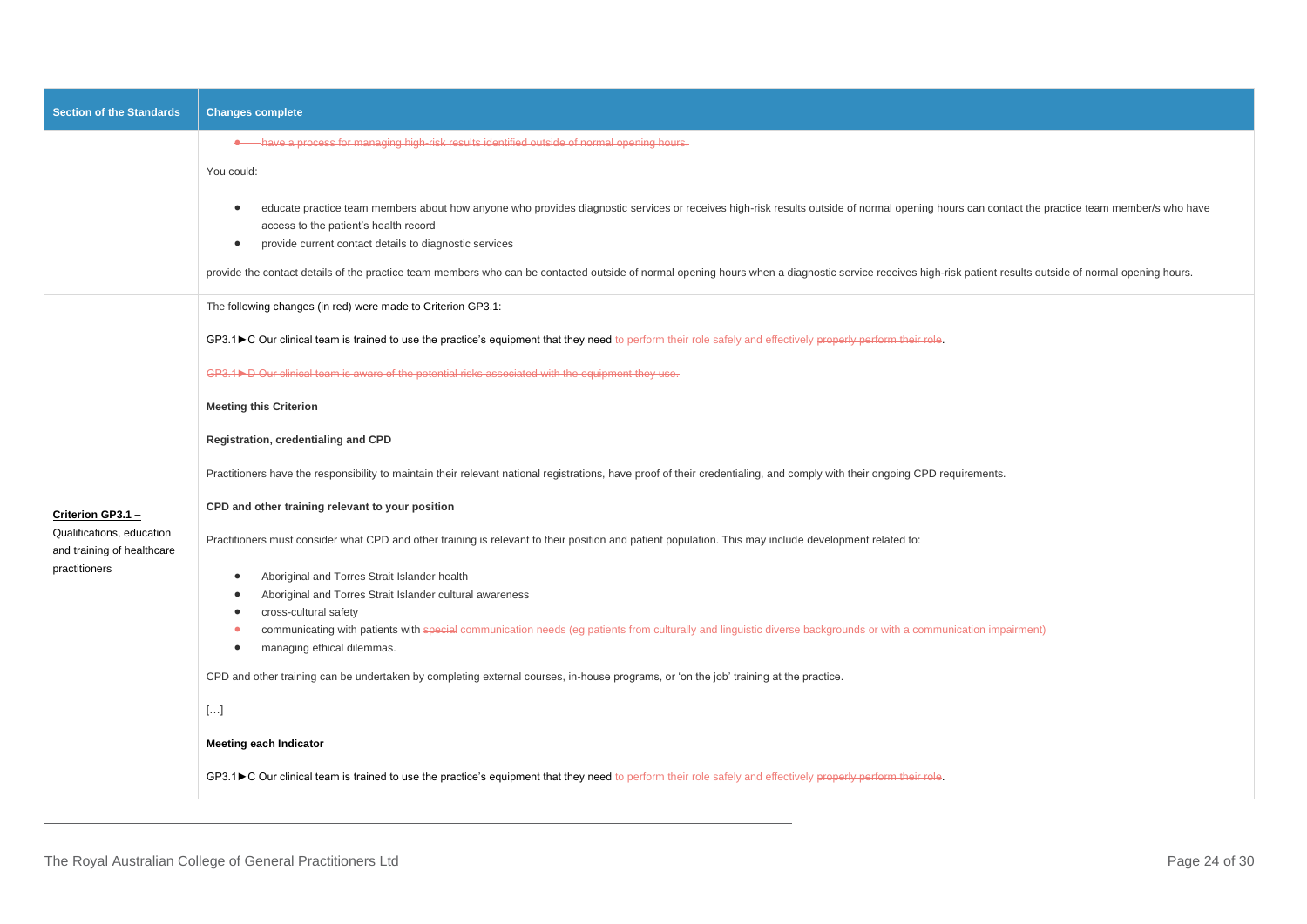| <b>Section of the Standards</b>                                                      | <b>Changes complete</b>                                                                                                                                                                                                                                                                                                                                                                                                                                                                                                                                                                                                                                                                                                                                                                                                                                                                                                                                                                                                                                                                                 |
|--------------------------------------------------------------------------------------|---------------------------------------------------------------------------------------------------------------------------------------------------------------------------------------------------------------------------------------------------------------------------------------------------------------------------------------------------------------------------------------------------------------------------------------------------------------------------------------------------------------------------------------------------------------------------------------------------------------------------------------------------------------------------------------------------------------------------------------------------------------------------------------------------------------------------------------------------------------------------------------------------------------------------------------------------------------------------------------------------------------------------------------------------------------------------------------------------------|
|                                                                                      | You must:                                                                                                                                                                                                                                                                                                                                                                                                                                                                                                                                                                                                                                                                                                                                                                                                                                                                                                                                                                                                                                                                                               |
|                                                                                      | be able to demonstrate that the practice team has been provided with training on the safe use of equipment.<br>$\bullet$                                                                                                                                                                                                                                                                                                                                                                                                                                                                                                                                                                                                                                                                                                                                                                                                                                                                                                                                                                                |
|                                                                                      | You could:                                                                                                                                                                                                                                                                                                                                                                                                                                                                                                                                                                                                                                                                                                                                                                                                                                                                                                                                                                                                                                                                                              |
|                                                                                      | keep training logs that record training that practitioners have completed, particularly in the use of specialist or emergency equipment<br>$\bullet$<br>keep a training and development calendar, showing when refresher training needs to be completed<br>$\bullet$<br>conduct annual performance reviews that identify learning and development goals<br>$\bullet$<br>store documents that record training needs and completed training of each member of the practice team<br>$\bullet$<br>educate clinical team members so they know how to use the practice equipment relevant to their role<br>۰<br>register any issues, near misses or adverse events related to the use of equipment in your practice's incident or event register (as per Criterion QI3.1 - Managing clinical risks)<br>$\bullet$<br>record any discussions, actions and/or quality improvement taken in response to events related to the use of equipment in your incident or event register.<br>$\bullet$<br>GP3.1>D Our clinical team is aware of the potential risks associated with the equipment they use.<br>You must: |
|                                                                                      | be able to demonstrate that the clinical team has been educated on the safe use of equipment.                                                                                                                                                                                                                                                                                                                                                                                                                                                                                                                                                                                                                                                                                                                                                                                                                                                                                                                                                                                                           |
|                                                                                      | You could:                                                                                                                                                                                                                                                                                                                                                                                                                                                                                                                                                                                                                                                                                                                                                                                                                                                                                                                                                                                                                                                                                              |
|                                                                                      | keep a register of issues, near misses, or adverse events related to the use of equipment.                                                                                                                                                                                                                                                                                                                                                                                                                                                                                                                                                                                                                                                                                                                                                                                                                                                                                                                                                                                                              |
|                                                                                      | The following changes (in red) were made to Criterion GP4.1:                                                                                                                                                                                                                                                                                                                                                                                                                                                                                                                                                                                                                                                                                                                                                                                                                                                                                                                                                                                                                                            |
|                                                                                      | <b>Meeting this Criterion</b>                                                                                                                                                                                                                                                                                                                                                                                                                                                                                                                                                                                                                                                                                                                                                                                                                                                                                                                                                                                                                                                                           |
|                                                                                      | $[]$                                                                                                                                                                                                                                                                                                                                                                                                                                                                                                                                                                                                                                                                                                                                                                                                                                                                                                                                                                                                                                                                                                    |
| Criterion GP4.1 -<br>Infection prevention and<br>control, including<br>sterilisation | Managing the risk of cross-infection in the practice                                                                                                                                                                                                                                                                                                                                                                                                                                                                                                                                                                                                                                                                                                                                                                                                                                                                                                                                                                                                                                                    |
|                                                                                      | Risks of cross-infection in the practice must be minimised.                                                                                                                                                                                                                                                                                                                                                                                                                                                                                                                                                                                                                                                                                                                                                                                                                                                                                                                                                                                                                                             |
|                                                                                      | The practice team members need to know how to implement standard and transmission-based precautions, spills management and environmental cleaning.                                                                                                                                                                                                                                                                                                                                                                                                                                                                                                                                                                                                                                                                                                                                                                                                                                                                                                                                                      |
|                                                                                      | Refer to and follow the applicable sections of the Infection control standards, which recommend the use of standard and transmission-based precautions (eg hand hygiene, PPE such as heavy-duty protective gloves,<br>gowns, plastic aprons, masks and protective eyewear eye protection, or other protective barriers) when cleaning, performing procedures, dealing with spills and handling waste.                                                                                                                                                                                                                                                                                                                                                                                                                                                                                                                                                                                                                                                                                                   |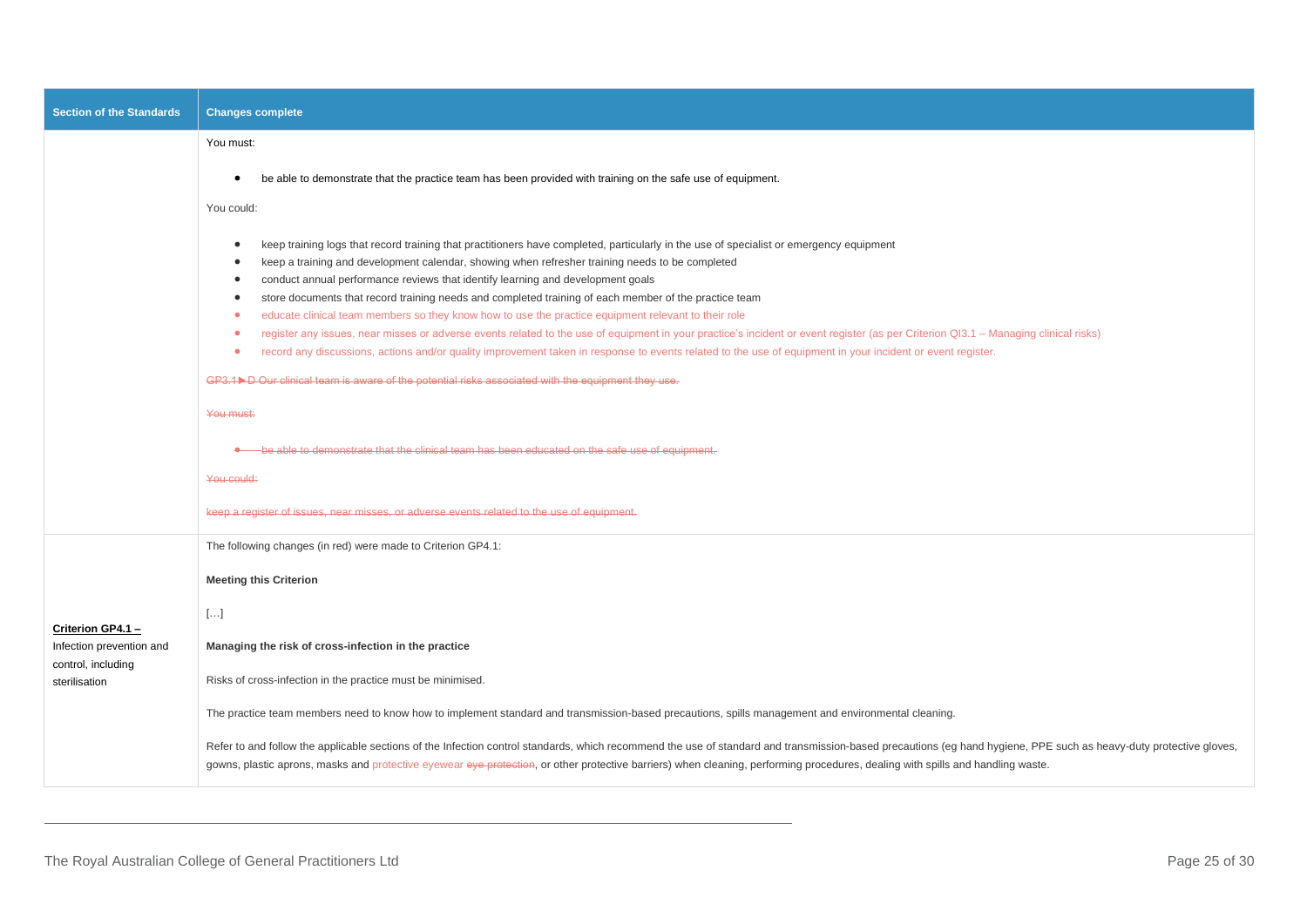| <b>Section of the Standards</b> | <b>Changes complete</b>                                                                                                                                                                                                                                                                                                                                                                                                                                                                                                                                                                                                                                                                                                                                                                                                                                                                                                                                                                                                                                                                                                                                                                                                                                              |
|---------------------------------|----------------------------------------------------------------------------------------------------------------------------------------------------------------------------------------------------------------------------------------------------------------------------------------------------------------------------------------------------------------------------------------------------------------------------------------------------------------------------------------------------------------------------------------------------------------------------------------------------------------------------------------------------------------------------------------------------------------------------------------------------------------------------------------------------------------------------------------------------------------------------------------------------------------------------------------------------------------------------------------------------------------------------------------------------------------------------------------------------------------------------------------------------------------------------------------------------------------------------------------------------------------------|
|                                 | Standard precautions must be applied at all times, based on the assumption that all blood and body substances, including respiratory droplet contamination, are potentially infectious.                                                                                                                                                                                                                                                                                                                                                                                                                                                                                                                                                                                                                                                                                                                                                                                                                                                                                                                                                                                                                                                                              |
|                                 | Implement standard and transmission- and/or aerosol-based precautions, as determined by a risk assessment, during recognised periods of increased risk of transmission or because of potentially infectious patients.<br>You can minimise exposure to other patients and the practice team by: Transmission-based precautions need to be taken when patients are known to be, or suspected to be, infected with highly infectious agents (eg<br>influenza). You can minimise exposure to other patients and the practice team by:                                                                                                                                                                                                                                                                                                                                                                                                                                                                                                                                                                                                                                                                                                                                    |
|                                 | conducting a risk assessment and identifying strategies to eliminate or minimise the risk of transmission<br>$\bullet$<br>implementing effective triage and appointment scheduling<br><b>*</b> using PPE (eg masks)<br>determining and applying the most appropriate transmission- and/or aerosol-based precautions to adopt, in addition to standard precautions (ie type of PPE, including particulate respirators, surgical<br>$\bullet$<br>masks, gowns, protective eyewear and gloves)<br>implementing distancing techniques, such as<br>spacing patients in the practice in line with relevant health authority guidance<br>- spacing patients in the waiting room at least one metre apart<br>isolating the infected patient in a separate space<br>reconsidering the use of services dependent on equipment that presents a heightened cross-infection risk (eg spirometry) in line with expert recommendations, and whether referral to another service is<br>appropriate or available.<br>• strictly adhering to hand hygiene.<br>Educate patients on how they can reduce the spread of infection while at the practice. For example, you can display signs in the waiting room and have tissues, rubbish bins and alcohol-based hand sanitiser available. |
|                                 | $[]$                                                                                                                                                                                                                                                                                                                                                                                                                                                                                                                                                                                                                                                                                                                                                                                                                                                                                                                                                                                                                                                                                                                                                                                                                                                                 |
|                                 | Infection control policy                                                                                                                                                                                                                                                                                                                                                                                                                                                                                                                                                                                                                                                                                                                                                                                                                                                                                                                                                                                                                                                                                                                                                                                                                                             |
|                                 | Develop policies, procedures and tools such as checklists so that adequate steps are taken during the complete sterilisation process. Your infection control policy must contain:                                                                                                                                                                                                                                                                                                                                                                                                                                                                                                                                                                                                                                                                                                                                                                                                                                                                                                                                                                                                                                                                                    |
|                                 | the name of the team member/s responsible for infection control and sterilisation processes<br>the appropriate use and application of standard and transmission-based precautions<br>management of sharps injury<br>$\bullet$<br>management of blood and body-substance spills<br>hand hygiene<br>$\bullet$<br>environmental cleaning of clinical and nonclinical areas of the practice<br>$\bullet$<br>use of aseptic and sterile procedures<br>procedures for reprocessing (sterilising) instruments (if relevant) onsite or offsite, ensuring there is documented evidence this reprocessing is monitored and has been validated<br>$\bullet$<br>waste management, including the safe storage and disposal of clinical waste and sharps<br>٠<br>where patients and the practice team can access PPE<br>how and when practice team members are educated on the appropriate application, removal, and disposal of PPE.                                                                                                                                                                                                                                                                                                                                              |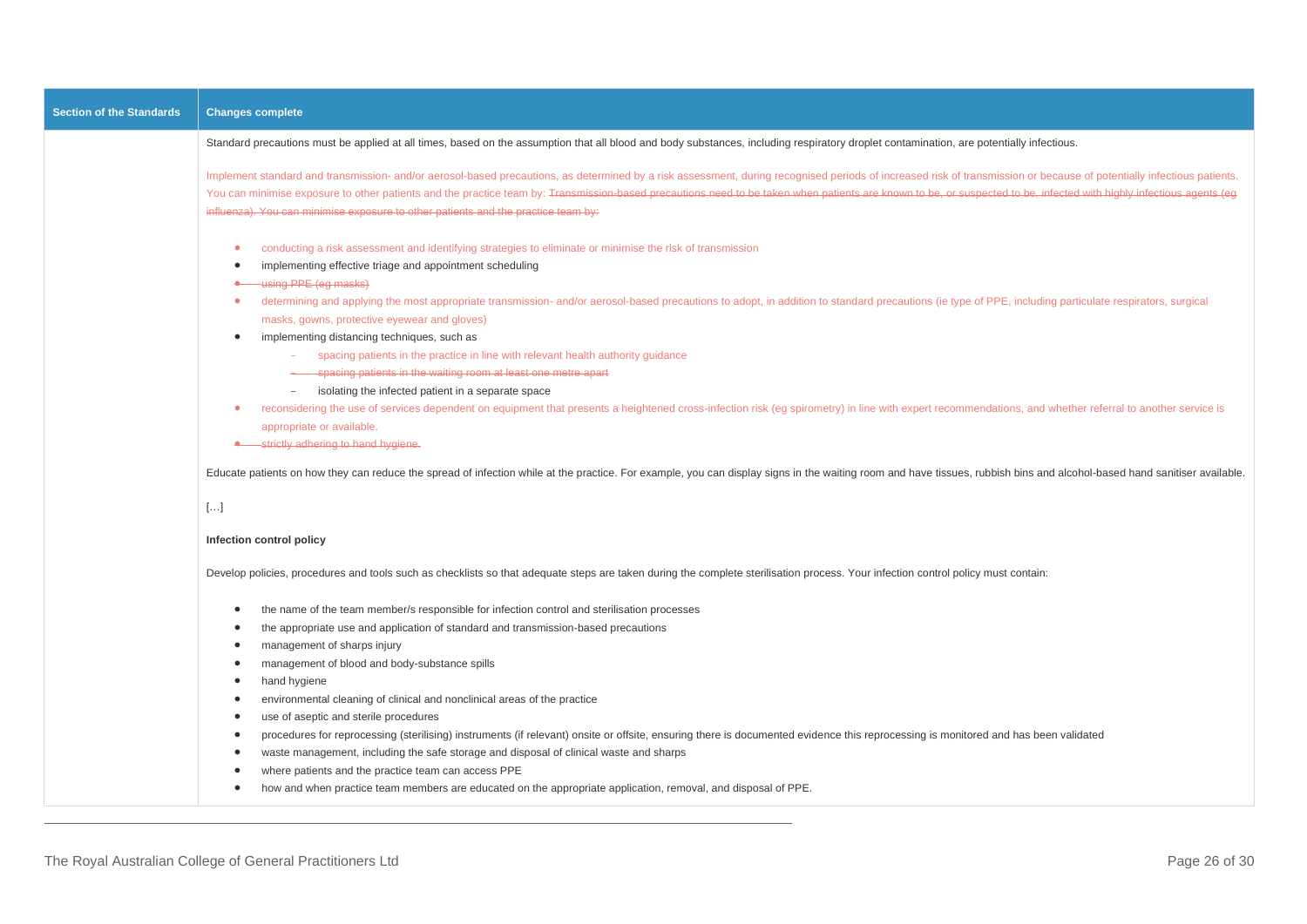| <b>Section of the Standards</b> | <b>Changes complete</b>                                                                                                                                                                                                                                                                                                                                                                                                                                                                                                                                                                                  |
|---------------------------------|----------------------------------------------------------------------------------------------------------------------------------------------------------------------------------------------------------------------------------------------------------------------------------------------------------------------------------------------------------------------------------------------------------------------------------------------------------------------------------------------------------------------------------------------------------------------------------------------------------|
|                                 | <b>Isolation</b>                                                                                                                                                                                                                                                                                                                                                                                                                                                                                                                                                                                         |
|                                 | If your practice isolates infectious patients for observation, it needs to have a dedicated area to do so. Isolating infected patients can minimise the risk of infection transmission. Isolated patients must receive<br>appropriate medical care and observation while isolated, and have access to bathroom facilities.                                                                                                                                                                                                                                                                               |
|                                 | Isolation areas require additional cleaning, especially where there is a risk of multi-resistant organism transmission. Your practice's clinical team member responsible for coordinating prevention and control of infection<br>must collaborate with all relevant staff to minimise the risk of outbreak.                                                                                                                                                                                                                                                                                              |
|                                 | If your practice has a dedicated isolation space, it must develop, implement, assess and revise policies regarding isolation based on your patient population demography and your practice's specialties.                                                                                                                                                                                                                                                                                                                                                                                                |
|                                 | $[]$                                                                                                                                                                                                                                                                                                                                                                                                                                                                                                                                                                                                     |
|                                 | Keeping up to date                                                                                                                                                                                                                                                                                                                                                                                                                                                                                                                                                                                       |
|                                 | Keep up to date with changes in laws and guidelines relating to infection prevention and control, and implement them promptly. Establish:                                                                                                                                                                                                                                                                                                                                                                                                                                                                |
|                                 | systems for monitoring and obtaining information about public health alerts for national and local infection outbreaks, such as pandemic influenza, measles and pertussis<br>protocols for managing outbreaks of infectious disease, in line with local, state and national guidance. systems for monitoring and obtaining information about public health alerts for national and local<br>infection outbreaks, such as pandemic influenza, measles and pertussis.                                                                                                                                      |
|                                 | Tracking the sterility of medical instruments and tracing patients                                                                                                                                                                                                                                                                                                                                                                                                                                                                                                                                       |
|                                 | Whenever your practice uses and sterilises reusable equipment, instruments and devices, implement a traceability process for critical and semi-critical equipment, instruments and devices that is capable of identifying<br>the patient, the procedure and the reusable equipment, instruments and devices that were used.                                                                                                                                                                                                                                                                              |
|                                 | If sterile single-use items are used from an external medical company, ensure these are documented as such (ie a separate chart), including the date, patient, and the instrument used, batch number and company.<br>This ensures that if that company later identifies that an infection-control breach has occurred, your practice can easily identify and inform the patient and take appropriate measures.                                                                                                                                                                                           |
|                                 | If your practice adheres to and monitors a validated sterilisation process, it may not be necessary to track medical devices or trace patients on whom they have been used. Nonetheless, it may be helpful to have the<br>ability to trace patients and track medical devices in case there is a failure in processing or reprocessing, or if there is a medico-legal issue relating to infection control.                                                                                                                                                                                               |
|                                 | To prove that the medical instruments used in any individual case were sterilised correctly, you may want to refer to the details of the sterilisation process. So that you can do this, you need to enter into the patient's<br>health record the sterilisation load number from the sterile barrier system that the instruments came in. If an issue arises, you can use this load number to refer back to the sterilisation log to recheck the results of th<br>particular cycle. However, it is important to note this does not actually prove that the instruments were sterile at the time of use. |
|                                 | If a process failure is identified after the release of sterile items for use, it is helpful to be able to identify all patients on whom those items were used. In order to achieve this for items:                                                                                                                                                                                                                                                                                                                                                                                                      |
|                                 | reprocessed onsite - record patient identifiers (eg name and/or record number or date of birth) for each patient next to each item or pack listed in the load details in the steriliser log<br>sterilised offsite or purchased sterile - keep a list of the items onsite.                                                                                                                                                                                                                                                                                                                                |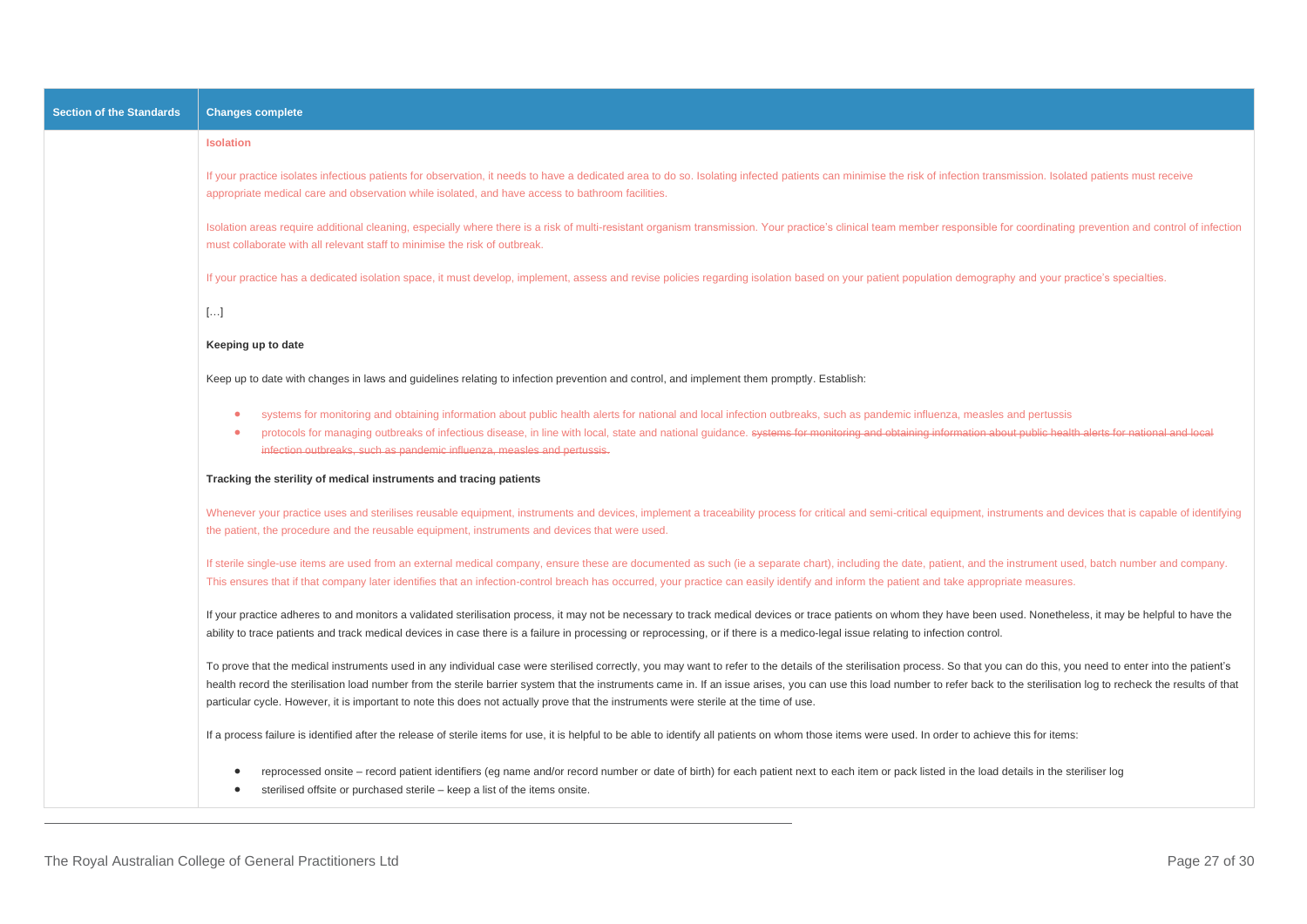| <b>Section of the Standards</b>          | <b>Changes complete</b>                                                                                                                                                                                                                                                                                                                                                                                                                |
|------------------------------------------|----------------------------------------------------------------------------------------------------------------------------------------------------------------------------------------------------------------------------------------------------------------------------------------------------------------------------------------------------------------------------------------------------------------------------------------|
|                                          | The following changes (in red) were made to Criterion GP5.1:                                                                                                                                                                                                                                                                                                                                                                           |
|                                          | <b>Meeting this Criterion</b>                                                                                                                                                                                                                                                                                                                                                                                                          |
|                                          | []                                                                                                                                                                                                                                                                                                                                                                                                                                     |
|                                          | Privacy when providing consultations by telehealth                                                                                                                                                                                                                                                                                                                                                                                     |
| Criterion GP5.1 -<br>Practice facilities | Patient privacy and confidentiality during telephone and video consultations rely on secure environmental/physical, audio and visual components. Refer to the RACGP's 'Guide to providing telephone and video<br>consultations in general practice' for guidance on how to maintain privacy and confidentiality when providing telephone and video consultations.                                                                      |
|                                          | When commencing a telehealth consultation, ask the patient whether they are able to have a private conversation during their consultation. Some patients do not have access to a private space, so your practice could<br>provide advice on how to implement a private space when consulting via telehealth. This advice could include asking the patient to:                                                                          |
|                                          | find a quiet, closed space where others cannot see or hear them during the consultation<br>۰<br>ensure that others nearby are aware the patient is not to be disturbed (eg letting them know prior to the consultation, or having a sign on the door)<br>۰<br>ensure any devices being used are secure (eg ensuring a telephone is a fixed line that others cannot join).<br>$\bullet$                                                 |
|                                          | In addition, the practitioner must confirm who is present at the practice end on the telehealth consultation.                                                                                                                                                                                                                                                                                                                          |
|                                          | If a patient joins a telehealth consultation and cannot ensure privacy (eg they are in a public space), ensure that they provide consent to proceed with the consultation.                                                                                                                                                                                                                                                             |
|                                          | $[]$                                                                                                                                                                                                                                                                                                                                                                                                                                   |
|                                          | <b>Environmental cleaning</b>                                                                                                                                                                                                                                                                                                                                                                                                          |
|                                          | Your practice could appoint one member of the practice team who has the primary responsibility for ensuring that appropriate cleaning processes are in place.                                                                                                                                                                                                                                                                          |
|                                          | If your practice engages commercial cleaners for environmental cleaning, have them sign a written contract that outlines a schedule, suitable products to be used, and areas to be cleaned. You could also consider<br>having the cleaners record their work in a log.                                                                                                                                                                 |
|                                          | Environmental cleaning must be intensified in the event of a pandemic or other infectious disease outbreak. This includes increasing the frequency of cleaning high-touch surfaces (eg door handles, tables and<br>handrails), disinfecting surfaces after cleaning and terminal cleaning. You might need to refer to local, state and national public health guidance to determine if there are any additional cleaning requirements. |
|                                          | The following explanatory notes (in red) were added to Criterion GP5.2:                                                                                                                                                                                                                                                                                                                                                                |
| Criterion GP5.2 -<br>Practice equipment  | <b>Meeting this Criterion</b>                                                                                                                                                                                                                                                                                                                                                                                                          |
|                                          | $[]$                                                                                                                                                                                                                                                                                                                                                                                                                                   |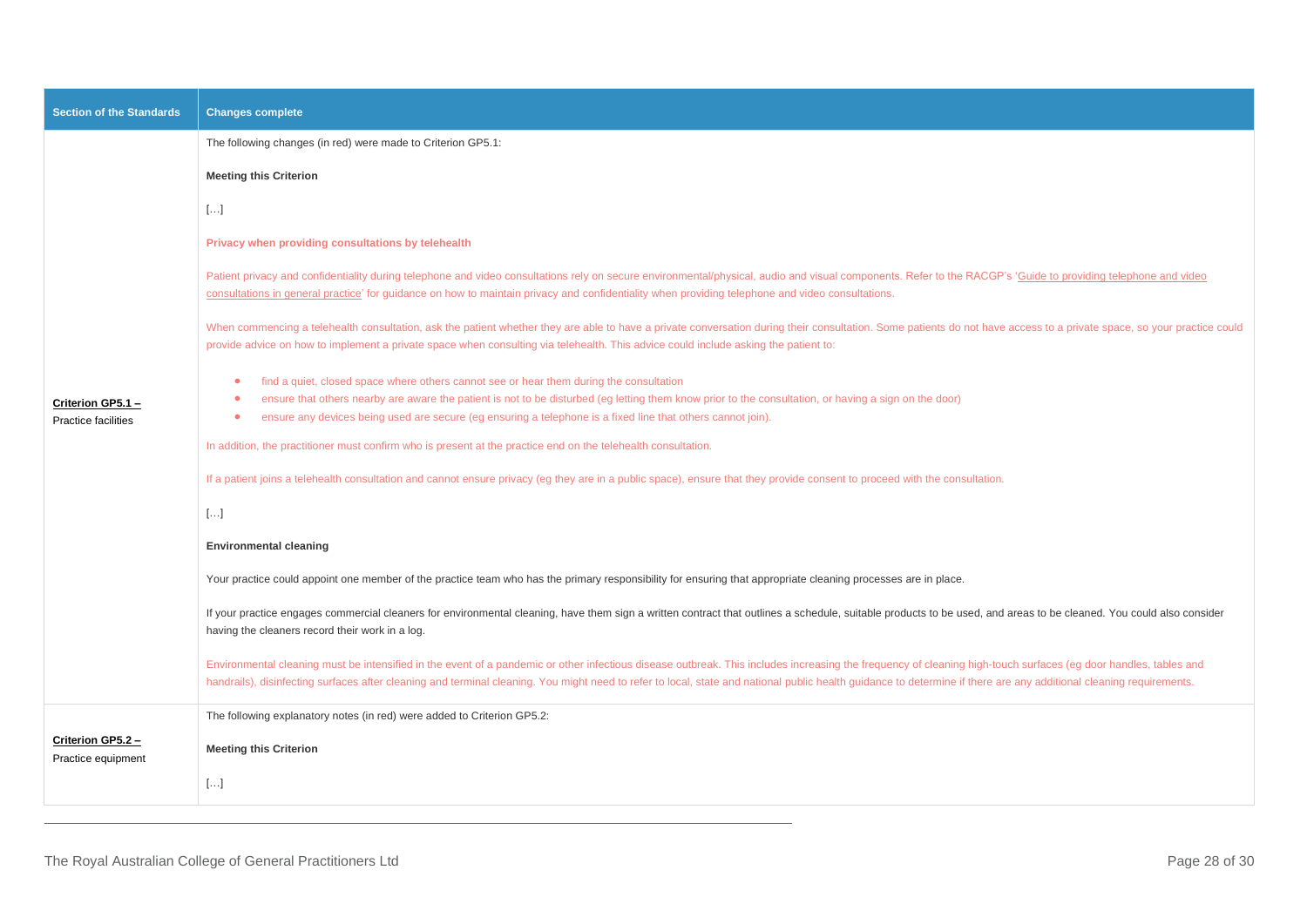| <b>Section of the Standards</b>   | <b>Changes complete</b>                                                                                                                                                                                                                                                                                                                                                                                                                                                                                                                                                          |
|-----------------------------------|----------------------------------------------------------------------------------------------------------------------------------------------------------------------------------------------------------------------------------------------------------------------------------------------------------------------------------------------------------------------------------------------------------------------------------------------------------------------------------------------------------------------------------------------------------------------------------|
|                                   | Equipment for practices providing telehealth                                                                                                                                                                                                                                                                                                                                                                                                                                                                                                                                     |
|                                   | In addition to using telephones (audio only) for telehealth, you can hold video consultations using freely available software with video/call functionality across a variety of hardware (eg computer, tablet, smartphone), or<br>invest in specific video hardware and software systems. Practices that have a high volume of videoconferencing (not only for telehealth video consulting) might find it worthwhile to invest in more specific<br>videoconferencing hardware and/or software.                                                                                   |
|                                   | Up-to-date MBS guidance on technical specifications for equipment and software can be found at www.mbsonline.gov.au/internet/mbsonline/publishing.nsf/Content/connectinghealthservices-quidance.                                                                                                                                                                                                                                                                                                                                                                                 |
|                                   | Ensure the system you choose meets the requirements of the MBS item descriptor and applicable laws for security and privacy. For more information, refer to<br>www.mbsonline.gov.au/internet/mbsonline/publishing.nsf/Content/connectinghealthservices-secpriv.                                                                                                                                                                                                                                                                                                                  |
|                                   | The following changes (in red) were made to Criterion GP5.3:                                                                                                                                                                                                                                                                                                                                                                                                                                                                                                                     |
|                                   | Indicator                                                                                                                                                                                                                                                                                                                                                                                                                                                                                                                                                                        |
|                                   | GP5.3▶ A Each of our GPs has access to a fully equipped doctor's bag for routine visits and emergency care, containing:                                                                                                                                                                                                                                                                                                                                                                                                                                                          |
| Criterion GP5.3 -<br>Doctor's bag | auriscope<br>$\bullet$<br>disposable gloves<br>equipment for maintaining an airway in adults and children<br>$\bullet$<br>hand sanitiser<br>$\bullet$<br>in-date medicines for medical emergencies<br>$\bullet$<br>practice stationery (including prescription pads and letterhead)<br>٠<br>sharps container<br>$\bullet$<br>sphygmomanometer<br>stethoscope<br>٠<br>surgical mask<br>syringes and needles in a range of sizes<br>thermometer<br>tongue depressors<br>torch.<br>$\bullet$<br><b>Meeting this Criterion</b><br>$[\ldots]$<br><b>Personal protective equipment</b> |